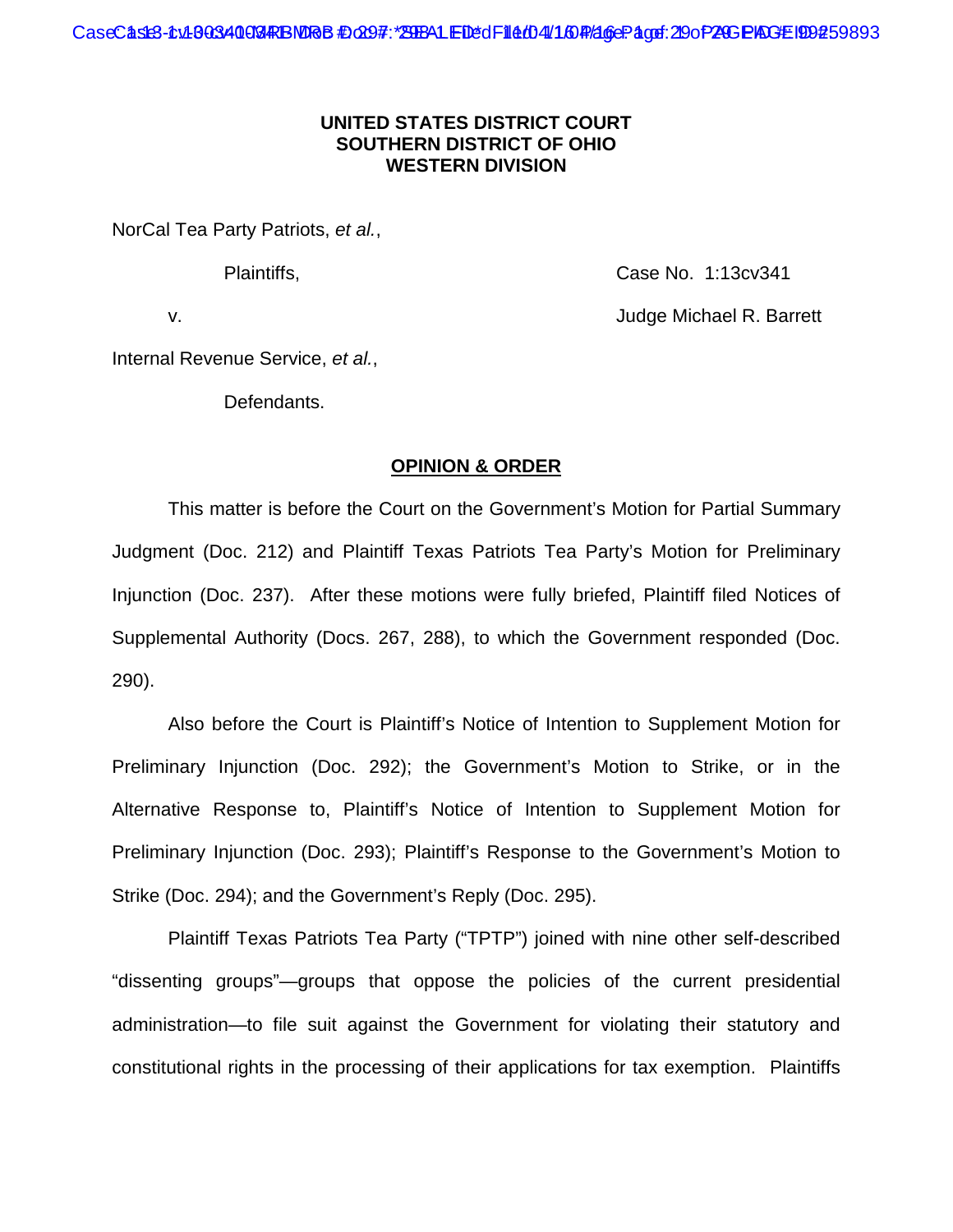allege that the Internal Revenue Service ("IRS") subjected their applications to heightened scrutiny and unnecessary delays because of the groups' political viewpoints, specifically because their group names included terms such as "Tea Party," "Patriots," or "9/12 Project" or because their group focuses included issues such as government spending.

The pending motions are addressed solely to Count II of the Second Amended Complaint. In Count II, TPTP seeks declaratory and injunctive relief against the Government for violating its First and Fifth Amendment rights in the processing of its application for tax exemption. (Doc. 71 at PageID 1038, 1044–45.) TPTP is the only Plaintiff with a Count II claim remaining because it is the only named Plaintiff whose application for tax exemption still is pending before the IRS.<sup>1</sup> Initially, the IRS placed TPTP's application on a "litigation hold" during the pendency of the lawsuit. However, by letter dated August 16, 2016, the Government informed TPTP that the IRS has decided it will process TPTP's application. (Doc. 288-2.) The Government seeks summary judgment on Count II on the grounds that TPTP lacks standing and that its constitutional claim is moot. The Government asserts that the IRS has stopped using the application review procedures that gave rise to the allegations that it discriminated against the dissenting groups based on their political viewpoints. In its supplemental brief, the Government maintains that the request for injunctive relief is now moot for an additional reason. The Government explains that the relief sought by TPTP is now occurring because the IRS has decided to begin processing TPTP's application. (Doc. 293-1 at PageID 9817.) The Government argues that there is no further controversy for

 $\overline{a}$ 

<sup>&</sup>lt;sup>1</sup>As explained in Section I(B) *infra*, Plaintiffs did not seek to certify a class in regards to Count II.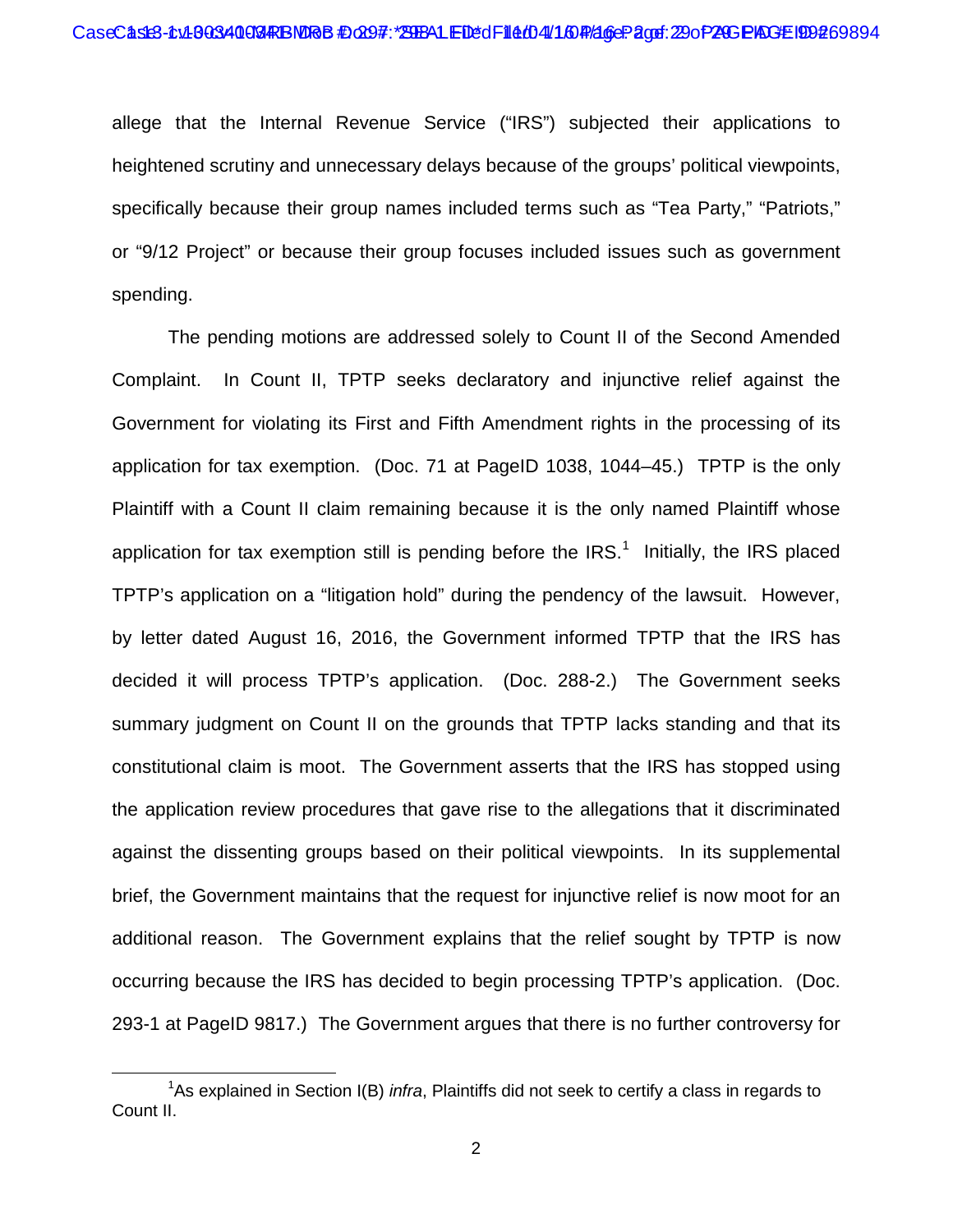the Court to resolve. TPTP, for its part, opposes summary judgment and explains that even if the IRS has begun to process TPTP's application, injunctive relief is necessary to protect TPTP's rights during the application process.

For the reasons that follow, the Court will **GRANT** the Government's Motion to Strike, or in the Alternative Response to, Plaintiff's Notice of Intention to Supplement Motion for Preliminary Injunction (Doc. 293) to the extent that it seeks to respond to Plaintiff's Notice of Intention to Supplement Motion for Preliminary Injunction; **DENY** the Government's Motion for Partial Summary Judgment and **GRANT** TPTP's Motion for Preliminary Injunction.

# **I. PROCEDURAL HISTORY**

### **A. Governmental Investigations**

The allegations that underlie this lawsuit—allegations that the IRS discriminated against dissenting groups when processing their application for tax-exempt status based on the groups' political viewpoints—were the subject of investigations by the Treasury Inspector General for Tax Administration ("TIGTA"), the Senate Finance Committee, and the Senate Permanent Subcommittee on Investigations for the Committee on Homeland Security and Governmental Affairs ("Senate PSI"). TIGTA issued its initial report on May 14, 2013 and a supplemental report on March 27, 2015. (Docs. 71-1, 244-7.) The Senate Finance Committee issued its report on August 5, 2015. (Doc. 197-5.) The Senate PSI issued its report on September 5, 2014. (Doc. 197-3.)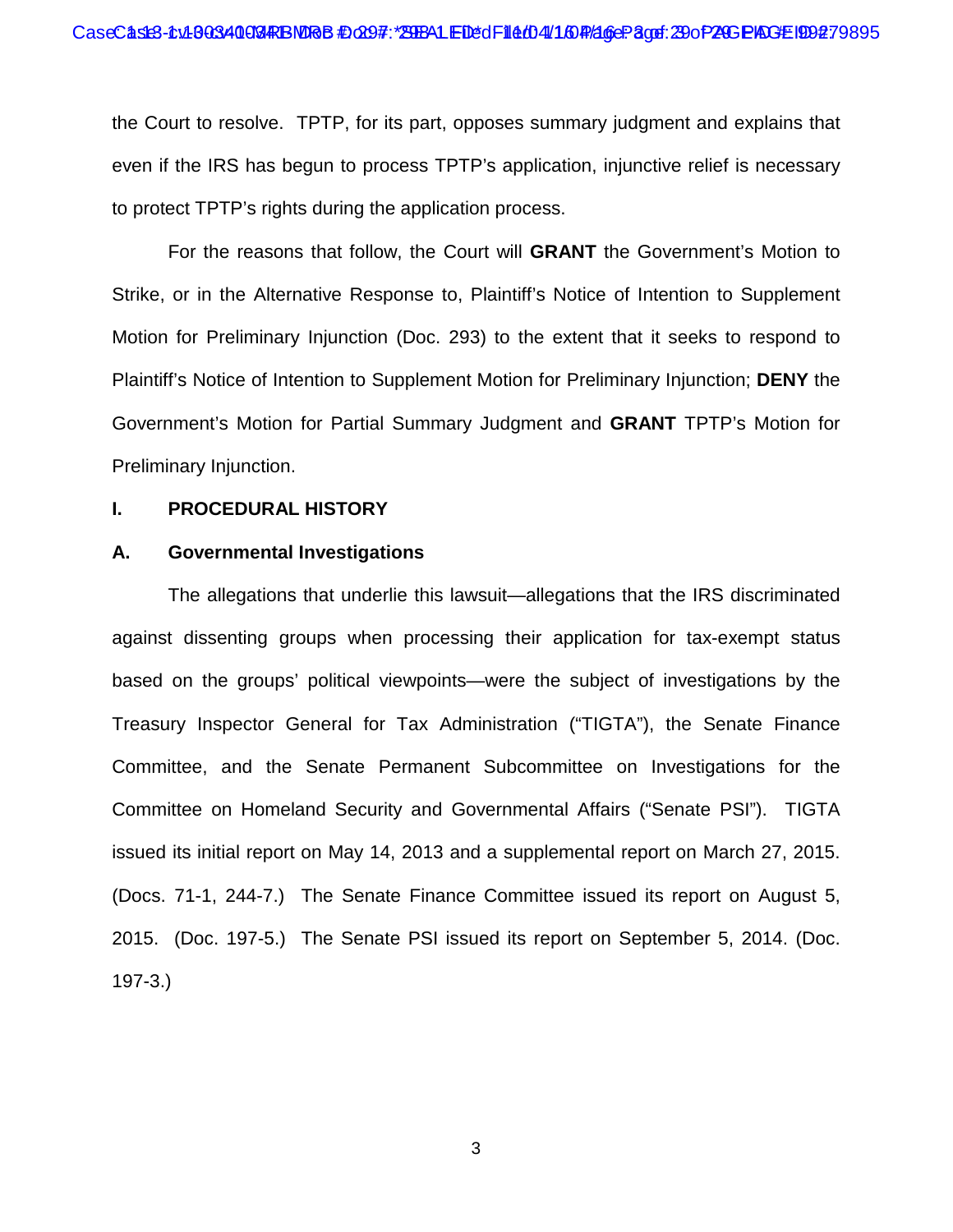# **B. Current Litigation**

Plaintiffs initiated this suit on May 20, 2013 and filed their Second Amended Class Action Complaint on January 23, 2014. (Docs. 1, 71.)<sup>2</sup> Plaintiffs sued four sets of defendants: (1) the Government, consisting of the United States of America, the IRS, and IRS employees sued in their official capacities; (2) Management Defendants of the IRS sued in their individual capacities; (3) Line-Level Employees of the IRS sued in their individual capacities; and (4) Carter Hull, an IRS attorney sued in his individual capacity. The Management Defendants, the Line-Level Employee Defendants, and Hull are collectively referred to as the Individual Defendants. Plaintiffs asserted three causes of action in the Second Amended Complaint:

(Count I) Violation of the Privacy Act, 5 U.S.C. § 552; (Count II) Violations of the First and Fifth Amendments to the United States Constitution; and (Count III) Violation of 26 U.S.C. § 6103, a statute which protects the confidentiality of tax return information.

(Doc. 71 at PageID 1032–46.)

Defendants moved to dismiss all three claims. (Docs. 73, 77, 78, and 79.) In its July 17, 2014 Order, the Court dismissed all claims against the Individual Defendants and dismissed Count I against the Government. (Doc. 102 at PageID 1678.) Counts II and III against the Government remain. The parties then proceeded with discovery on

 $\overline{a}$ <sup>2</sup>The named Plaintiffs in the Second Amended Class Action Complaint included NorCal Tea Party Patriots, South Dakota Citizens for Liberty, Inc., Texas Patriots Tea Party, Americans against Oppressive Laws, Inc., San Angelo Tea Party, Texas Public Policy Foundation, Simi Valley Moorpark Tea Party, Prescott Tea Party, Tampa 912 Project, and Faith and Freedom Coalition of Ohio.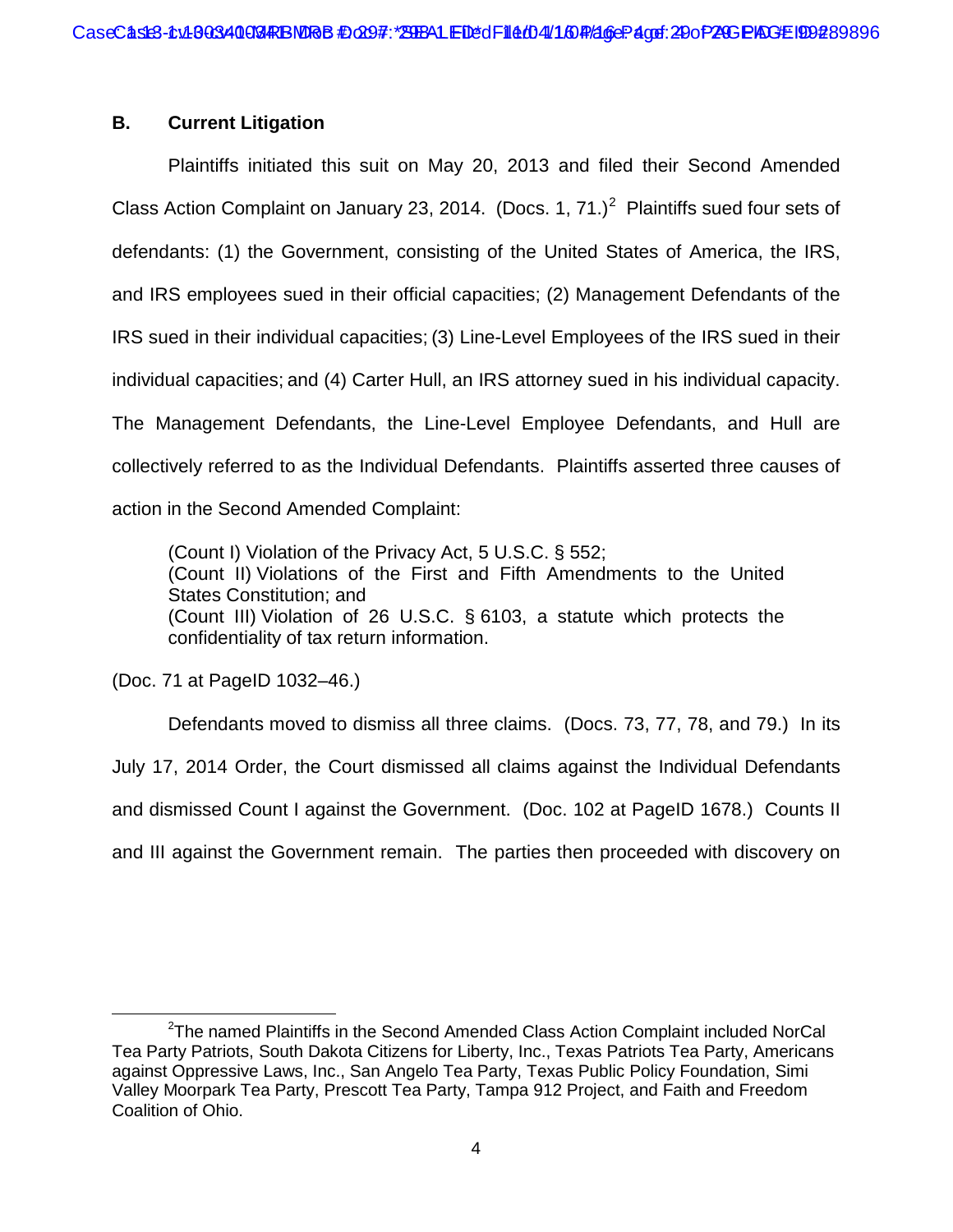class certification. Four Plaintiffs were dismissed from this lawsuit by agreement of the parties on July 7, 2015. (Doc.  $184.<sup>3</sup>$ )

On July 31, 2015, Plaintiffs moved for class certification as to Count III only. (Doc. 191.) While the class certification motion was still pending, the Government filed the pending Motion for Partial Summary Judgment as to Counts II and III. (Doc. 212.) Plaintiffs responded that summary judgment was premature as to Count III because merits discovery had not been completed, but they agreed that the Court could adjudicate whether the Government was entitled to summary judgment on Count II without further discovery. (Doc. 214 at PageID 8226–29.) On January 12, 2016, the Court issued an Order certifying a Principal Class and an Unnecessary Requests Subclass as to Count III. (Doc. 223/228.) That same day, the Court issued an Order striking the Motion for Partial Summary Judgment as to Count III as premature, but allowing full briefing on the Motion for Partial Summary Judgment on Count II. (Doc. 225 at PageID 8440.)

On February 16, 2016, TPTP filed its brief in opposition to the Motion for Partial Summary Judgment as to Count II. (Doc. 230.) Four days later, TPTP filed its Motion for Preliminary Injunction. (Doc. 237). Both motions were fully briefed and ripe for adjudication when the D.C. Circuit Court of Appeals issued its decision in *True the Vote, Inc. v. Internal Revenue Serv*., 831 F.3d 551 (D.C. Cir. 2016). This decision, which presented issues similar to those addressed in the Motion for Partial Summary Judgment and Motion for Preliminary Injunction, spurred a round of supplemental briefing, including Plaintiff's Notice of Intention to Supplement Motion for Preliminary

 $\overline{a}$ 

 ${}^{3}$ The voluntarily dismissed Plaintiffs were Simi Valley Moorpark Tea Party, Prescott Tea Party, Tampa 912 Project, and Faith and Freedom Coalition of Ohio.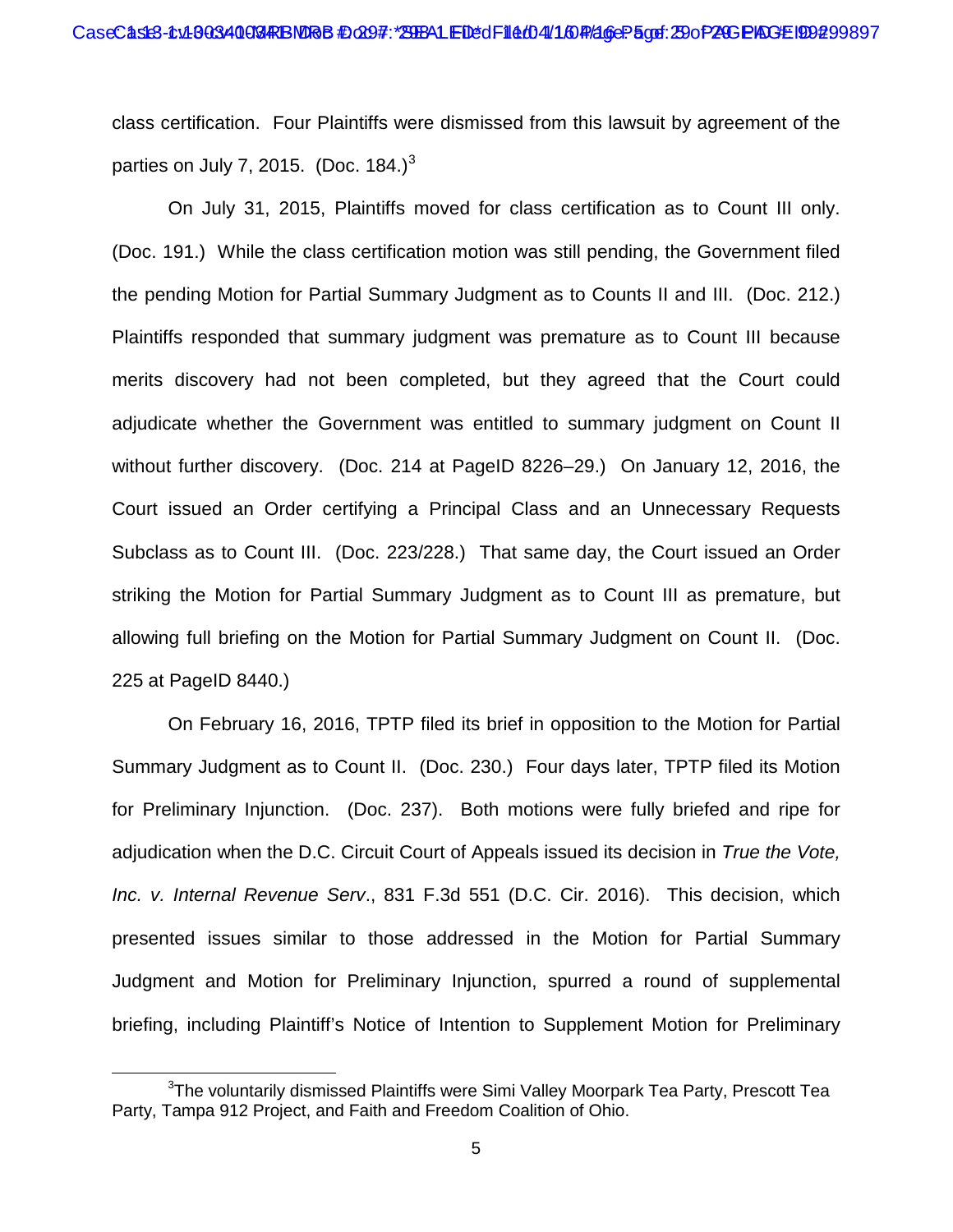Injunction (Doc. 292) and the Government's Motion to Strike, or in the Alternative Response to, Plaintiffs' Notice of Intention to Supplement Motion for Preliminary Injunction (Doc. 293). $<sup>4</sup>$ </sup>

# **II. FACTUAL HISTORY**

# **A. Section 501(c)(4) Tax Exemption Applications**

The Internal Revenue Code allows tax-exempt status to be provided to "[c]ivic leagues or organizations not organized for profit but operated exclusively for the promotion of social welfare." 26 U.S.C. § 501(c)(4)(A). An organization is operated exclusively for the promotion of social welfare if it is "primarily engaged in promoting in some way the common good and general welfare of the people of the community." 26 C.F.R. § 1.501(c)(4)-1(a)(2)(i). "The promotion of social welfare does not include direct or indirect participation or intervention in political campaigns on behalf of or in opposition to any candidate for public office." 26 C.F.R. § 1.501(c)(4)-1(a)(2)(ii). Section 501(c)(4) organizations can engage in limited political activity, but political activity cannot be the primary activity of the organization.

The Exempt Organizations Determinations Unit ("EO Determinations") within the IRS is the unit responsible for processing and reviewing applications for tax-exempt status. (Doc. 233-1 at PageID 8585.) The Exempt Organizations Technical Unit ("EO Technical") provides assistance to other IRS offices, including EO Determinations, on issues involving exempt organizations. (*Id.*)

Applications for tax exemption are reviewed initially by an EO agent in the role of a screener. (Cooper Decl., Doc. 212-4 at PageID 7868; Doc. 193-13 at PageID 4941.)

 $\overline{a}$ <sup>4</sup>While Plaintiffs notified the Court that they intended to supplement their Motion for Preliminary Injunction, the Court finds that such a supplemental filing is unnecessary due to the extensive briefing of the parties.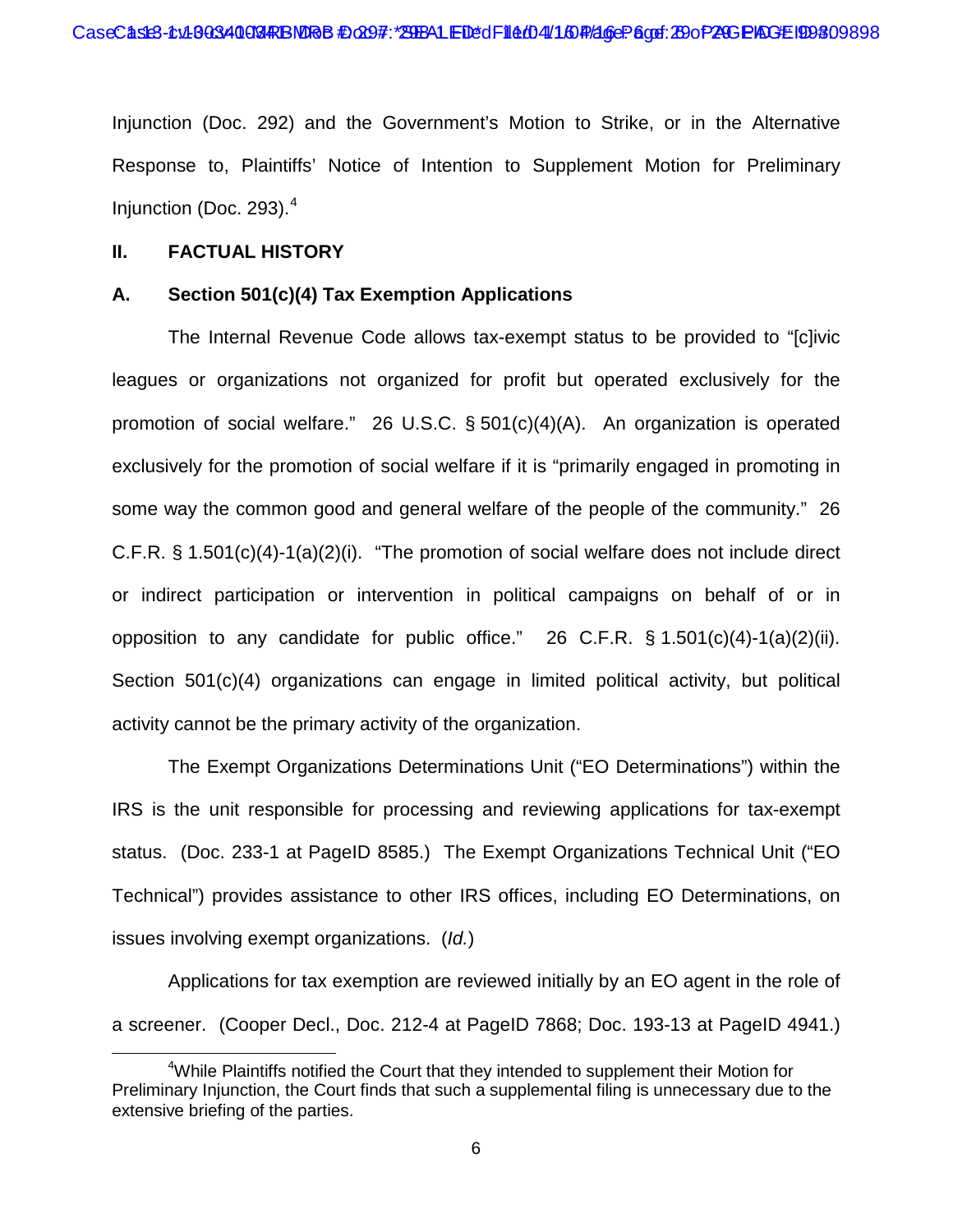The Government states that the screener can make three initial decisions: (1) approve the application; (2) determine that the application requires minor additional information; or (3) determine that the application requires more development. (*Id.*) However, the IRS Rule 30(b)(6) deponent stated that the screener can make one of five different initial decisions: (1) approve the application; (2) determine that the application is incomplete; (3) determine that minor additional information is needed; (4) determine that the application requires full development; or (5) assign the application for a secondary screening. (IRS Dep., Doc. 194-4 at PageID 5630–31.) In January 2013, the IRS stated on its website that approvals or requests for additional information from the first three categories ordinarily would be sent out within 90 days of the receipt of the application. (Doc. 248-1 at PageID 9135.) The IRS stated that at that time there was an approximately nine-month wait to hear a response from the IRS for applications that needed full development. (*Id.*)

Applications that involve certain technical or complex topics can receive secondary screenings. (IRS Dep., Doc. 194-4 at PageID 5621.) Such cases are "centralized" in specialty groups to "approach cases in a uniform way to promote consistency and quality." (2013 TIGTA Report Appendix, Doc. 71-1 at PageID 1103; Senate PSI Report, Doc. 197-3 at PageID 7004.) The specialty groups ordinarily make determinations on applications on a first-in, first-out basis. (IRS Dep., Doc. 194-4 at PageID 5621–22.)

# **B. IRS Segregation of Certain Applications Based of Political Advocacy**

After the Supreme Court issued the decision of *Citizens United v. Federal Election Commission*, 558 U.S. 310 (2010), the IRS became concerned about the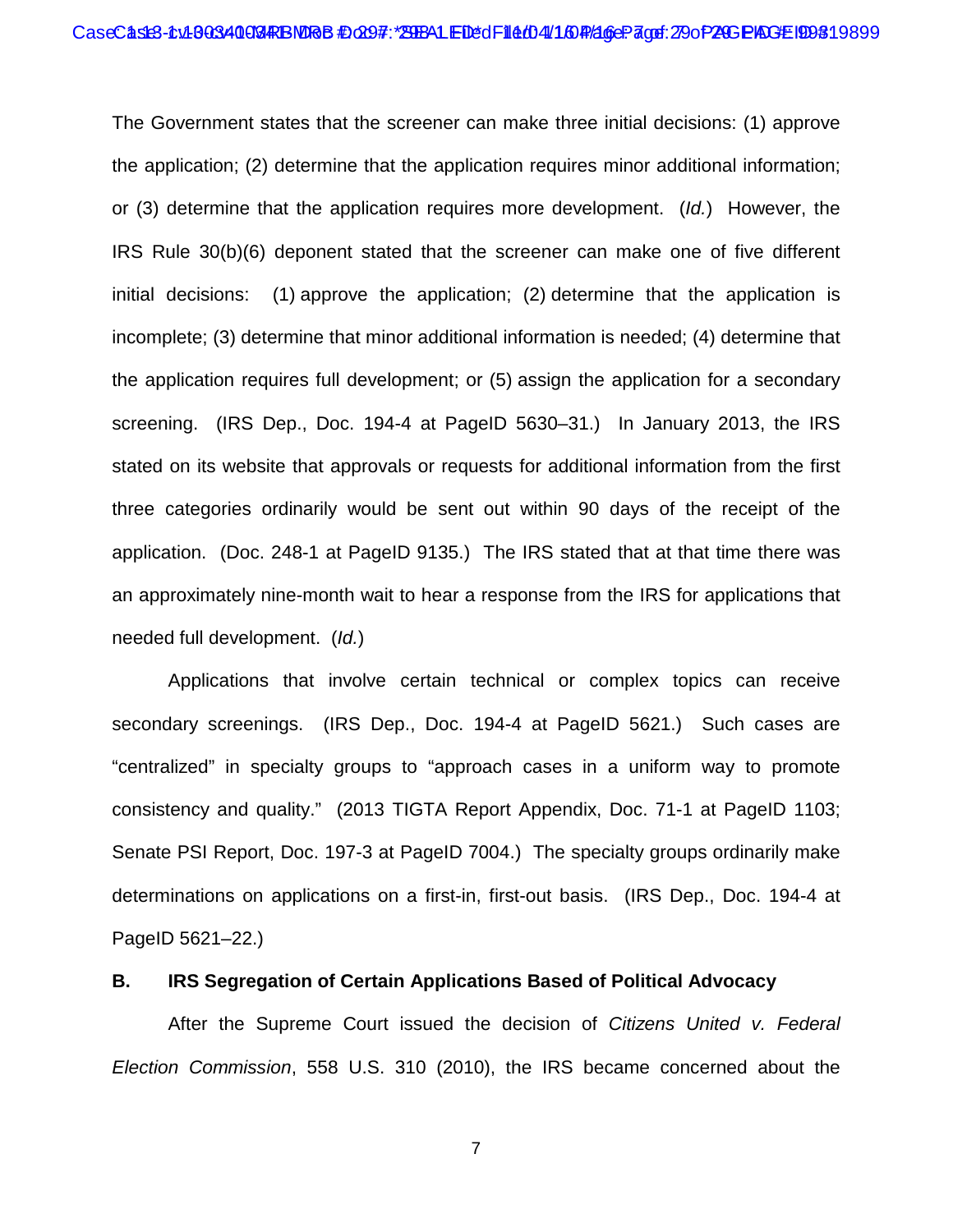potential for increased political spending and activity by § 501(c)(4) organizations.

(Senate Finance Report, 197-5 at PageID 7098–99; Senate PSI Report, Doc. 197-3 at

PageID 6996–97.) The Senate PSI Report explained as follows:

**Increased 501(c)(4) Campaign Involvement.** Since the 2010 Citizens United decision, it has become common for a Super PAC to have an affiliated 501(c)(4) organization which, under the tax code, can accept unlimited contributions from all types of donors, including businesses, unions, and individuals, and can engage in campaign activity as long as it is not the organization's primary activity. In addition, unlike Super PACs, 501(c)(4) organizations are not legally obligated to publicly disclose the names of their donors or the amounts of the donations, although all donations over \$5,000 must be reported confidentially to the IRS on Schedule B of their annual 990 tax returns. The ability of 501(c)(4) groups to keep donor information confidential has, in some cases, made those groups attractive to donors interested in financing campaign activities without publicly disclosing their identities. Some 501(c)(4) organizations have used confidential donations to directly fund campaign activities. Others have contributed donated funds to other 501(c)(4) organizations, Super PACS, or other political organizations involved with campaign activities, without disclosing the names of the donors who originated the funds.

\* \* \*

According to the IRS, from 2010 to 2012, the number of applications filed to obtain 501(c)(4) status nearly doubled, from about 1,700 in 2010, to more than 3,300 in 2012. In addition, from 2008 to 2010, the same year the Citizens United decision was issued, the number of 501(c)(4) groups reporting campaign activities to the IRS doubled, while the amount of campaign-related expenditures during that period almost tripled. The IRS also reported that while all 990 tax returns for 2012 were not yet in, "large 501(c)(4)s with political campaign activities expenditures in TY 2010 reported a large increase in spending to the FEC between 2010 and 2012." At the same time, the IRS reported receiving "numerous referrals from the public, media, watchdog groups, and members of Congress alleging that specific section 501(c)(4) organizations were engaged in political campaign activity to an impermissible extent."

(Doc. 197-3 at PageID 6997–98 (citations and footnotes omitted).)

In 2010, EO Determinations flagged a "Tea Party" group application for the first

time on the grounds that it was a "high profile" case. (Doc. 244-1 at PageID 8815.) The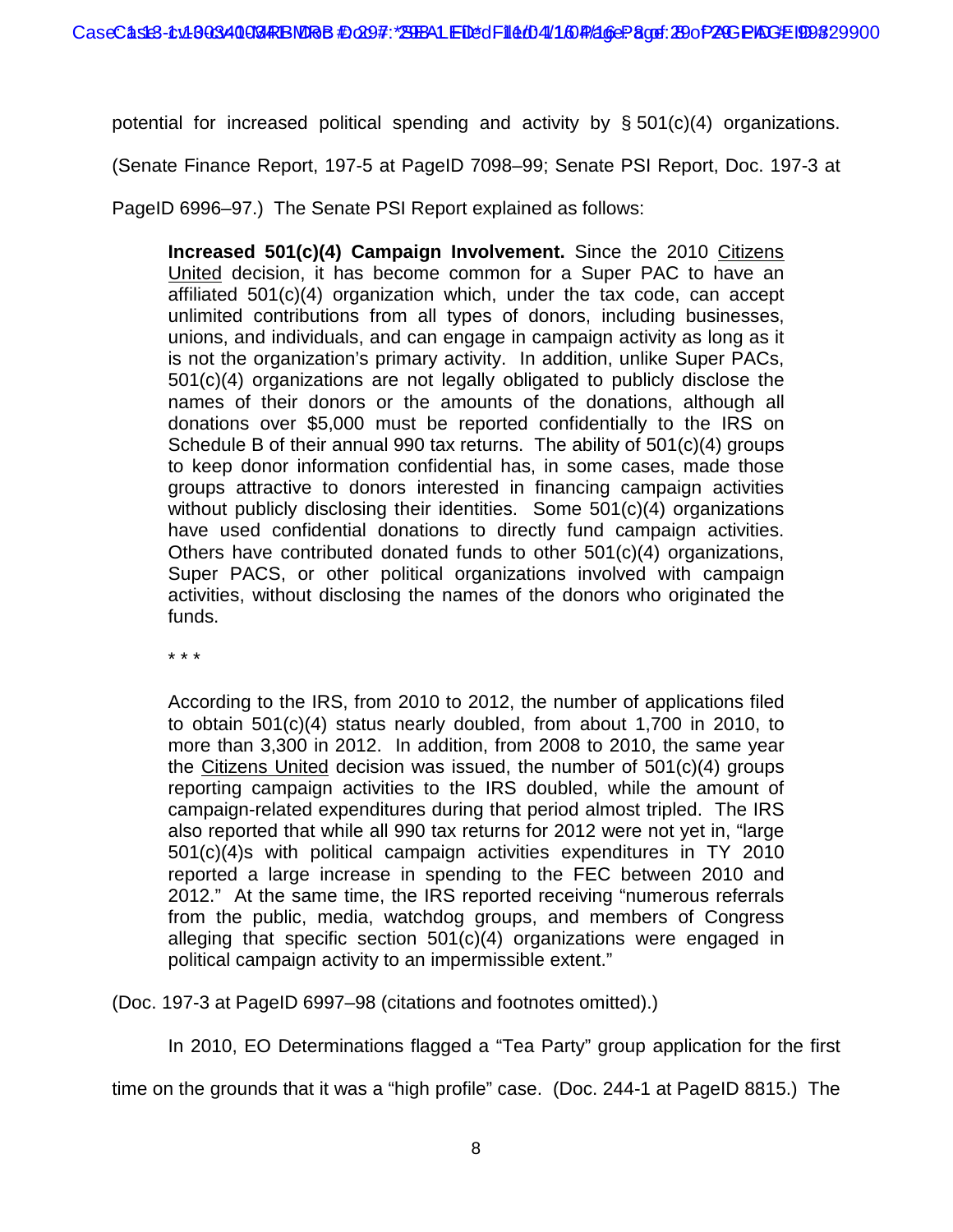application was elevated to the EO Determinations program manager and then sent to EO Technical in Washington D.C. as a "test case." (*Id.* at PageID 8815–16). Thereafter, the EO Determinations screening group began to screen for other Tea Party cases. By April 5, 2010, the screening group had collected eighteen cases and began tracking them in a spreadsheet. (*Id.* at PageID 8816.)

The EO Determinations screening group developed sets of criteria for identifying and flagging applications raising political advocacy concerns. The criteria changed over time. (Doc. 244-1 at PageID at PageID 8817; 2013 TIGTA Report, Doc. 71-1 at PageID 1090.)<sup>5</sup> EO Determinations developed listings known as the "Be on the Look Out" listings, or "BOLO" listings, which included the emerging issue of the Tea Party cases.

July 2010: Determinations Unit management requested its specialists to be on the lookout for Tea Party applications.

August 2010: First BOLO ["be on the lookout"] listing issued with criteria listed as "…various local organizations in the Tea Party movement…applying for exemption under  $501(c)(3)$  or  $501(c)(4)$ ."

July 2011: Criteria changed to "Organizations involved with political, lobbying, or advocacy for exemption under  $501(c)(3)$  or  $501(c)(4)$ " based on the concerns the Director, EO, raised in June 2011.

January 2012: Criteria changed to "Political action type organizations involved in limiting/expanding government, educating on the constitution and bill of rights, social economic reform/movement" based on Determinations Unit concerns that the July 2011 criteria was too generic.

May 2012: Criteria changed to "501(c)(3), 501(c)(4), 501(c)(5), and 501(c)(6) organizations with indicators of significant amounts of political campaign intervention (raising questions as to exempt purpose and/or excess private benefit)."

(2013 TIGTA Report, Doc. 71-1 at PageID 1090.)

 $\overline{a}$ 

<sup>5</sup> The 2013 TIGTA Report identified the following criteria changes:

March–April 2010: The EO Determinations Unit began searching for other requests for tax exemption involving the Tea Party, Patriots, 9/12, and I.R.C. § 501(c)(4) applications involving political sounding names, *e.g.*, "We the People" or "Take Back the Country."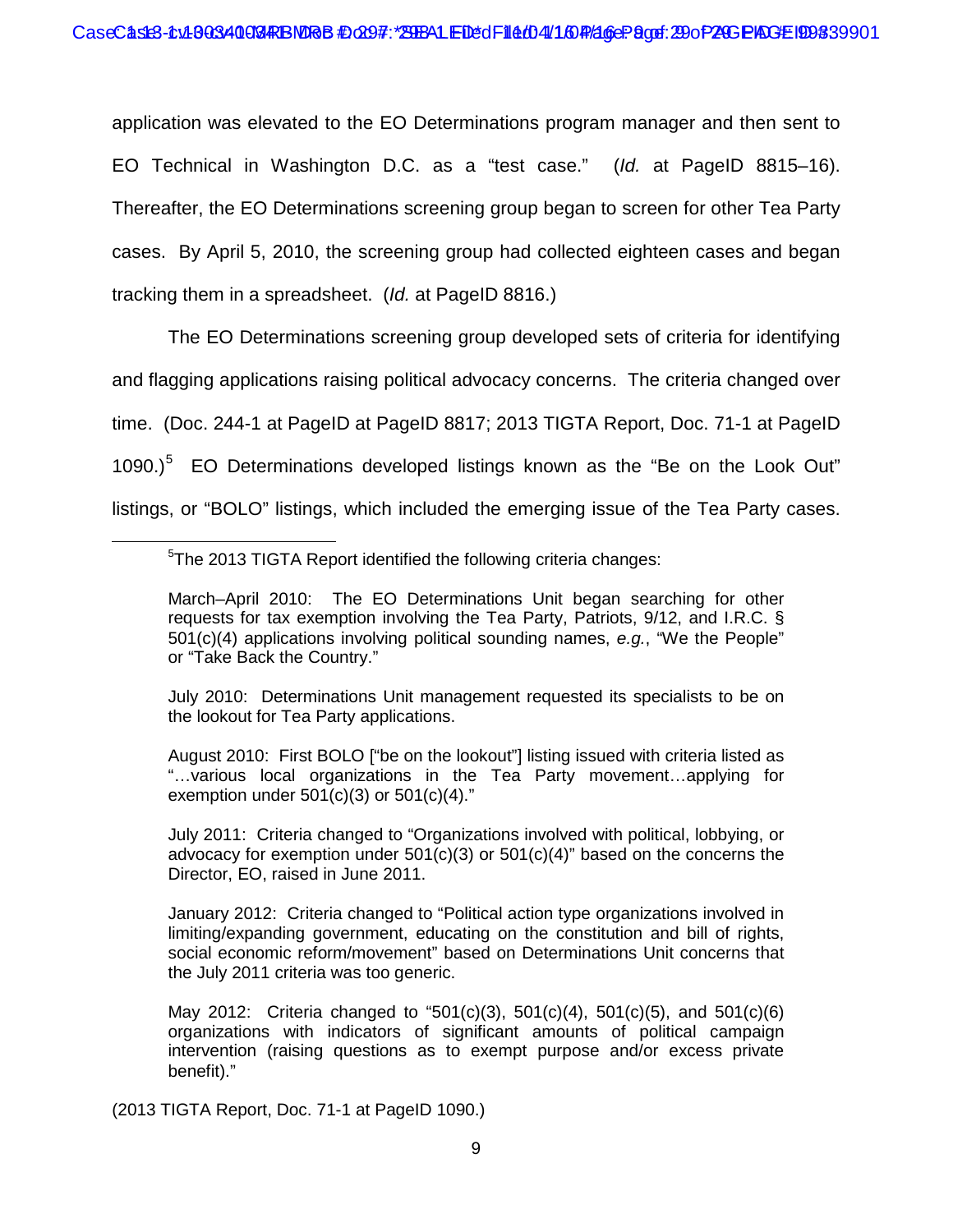#### CaSes4::131&0003434MPRBDood: #9279&EAUED\*1F104/16 Page: 61 Page: 91 PAGEID PAQBB4 #: 9902

(2013 TIGTA Report, Doc. 71-1 at PageID 1066.) The BOLO listings were used to identify relevant issues, but screeners used their own judgment to apply the BOLO listings to the applications. (Doc. 244-1 at PageID 8823–24.)

Beginning in June 2010, the cases meeting the political advocacy criteria were centralized and assigned to Elizabeth Hofacre, an EO Determinations specialist in Group 7822, who was sometimes referred to as the Tea Party Coordinator. (Doc. 244-1 at PageID 8819.) Hofacre conducted secondary screenings of the segregated applications to ensure that they met the criteria. (*Id.*) At least one IRS employee has testified that

. (Thomas Dep., Doc. 194-8 at PageID 6002.) On July 28, 2010 the screening group held a screening workshop. (Doc. 244-1 at PageID 8820.) Notes from the workshop indicate that different EO Determinations members did not agree as to whether both liberal and conservative groups' applications were segregated using the political advocacy criteria. (Doc. 194-44 at PageID 6691– 93.)

Ronald Bell became the new Tea Party Coordinator replacing Hofacre in November 2010. Bell was told by his manager to hold the cases meeting the political advocacy criteria. (Doc. 244-1 at PageID 8822.) He also performed secondary screenings of segregated applications. (*Id.* at PageID 8823.) Stephen Seok took over the Tea Party Coordinator role in November 2011. (*Id.* at PageID 8828.) Seok noted that there were 172 cases meeting the political advocacy criteria, including 125 cases for § 501(c)(4) applications, on December 16, 2011. (Doc. 244-1 at PageID 8828.)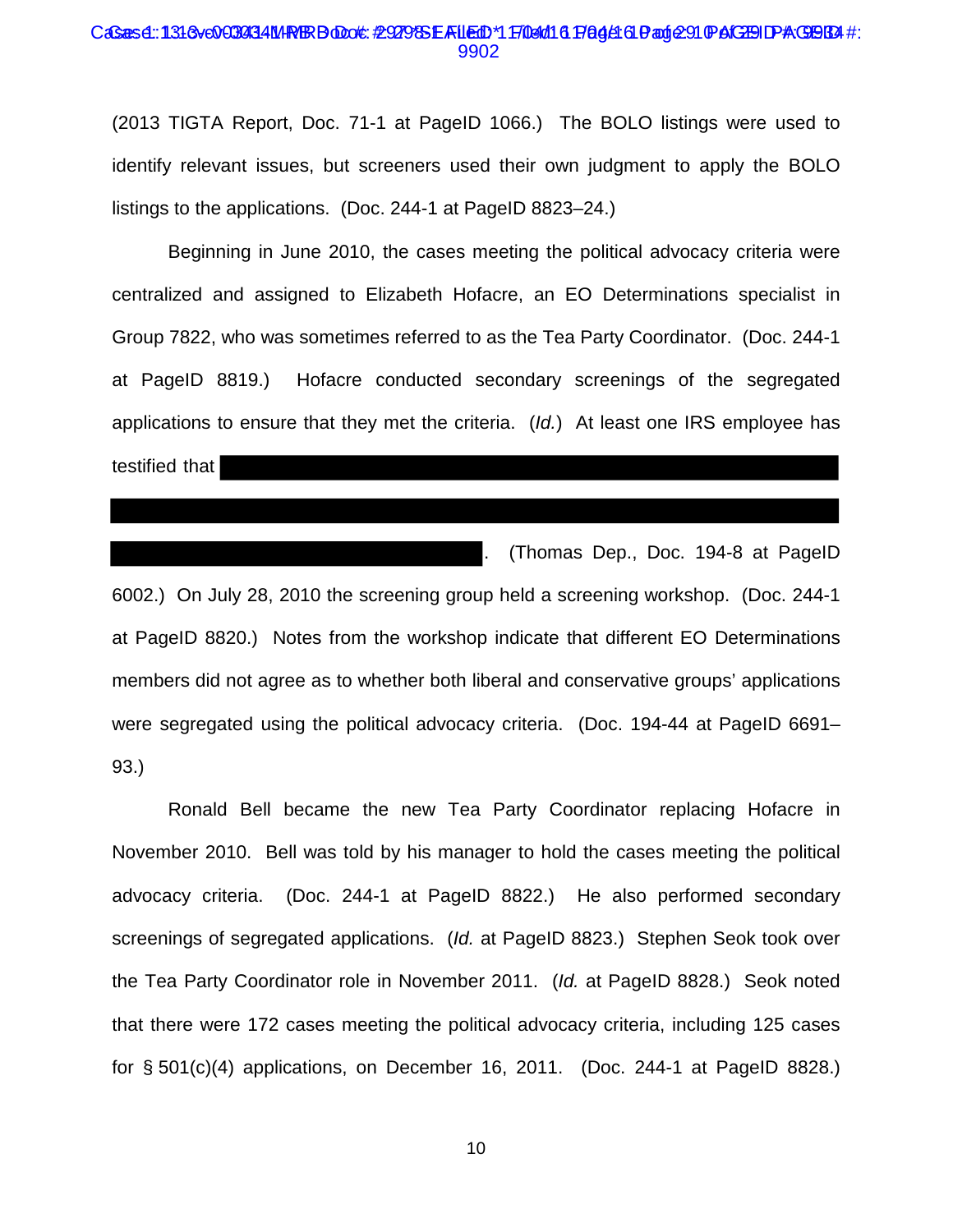#### CaSes4::131&ve0603434M/R/BBolook:#29279&EAFUEdD\*1F/04/0161F8g4L6LPage291PAGENDP#\GBB5#: 9903

Beginning in November 2011, Hilary Goehausen, a tax law specialist with EO Technical, began a "triage" of the Tea Party cases to determine which cases could be closed. (Doc. 244-1 at PageID 8829.) At least 160 applications received a third screening by Goehausen. (2013 TIGTA Report, Doc. 71-1 at PageID 1096–97; IRS Dep., Doc. 194-4 at PageID 5668; Doc. 197-18 at PageID 7424–36.)

In May 2012, the IRS changed the political advocacy criteria on the BOLO listings to "501(c)(3), 501(c)(4), 501(c)(5), and 501(c)(6) organizations with indicators of significant amounts of political campaign intervention (raising questions as to exempt purpose and/or excess private benefit)." (2013 TIGTA Report, Doc. 71-1 at PageID 1101.)

Also in May 2012, EO Determination agents met in Cincinnati and developed a "bucketing" process to address the backlog of tax exemption applications from groups that had been segregated for special review using the political advocacy criteria. (Doc. 244-1 at PageID 8838; Senate PSI Report, Doc. 197-3 at PageID 6978, 7036–37; Doc. 233-1 at PageID 8593 n.2.) Bucketing involved dividing the cases into categories for more efficient processing: "Bucket  $1 -$  favorable decision on the application likely; Bucket 2 – minor information needed; Bucket 3 – more development needed; and Bucket 4 – denial of application likely." (Senate PSI Report, Doc. 197-3 at PageID 7037–38.) IRS employees had identified 298 applications for special processing by May 2012. (2013 TIGTA Report, Doc. 71-1 at PageID 1070, 1084.) A total of 282 groups were bucketed by June 8, 2012. (Doc. 244-1 at PageID 8838.) By December 2012, 102 groups had been granted tax-exempt status. (*Id.*)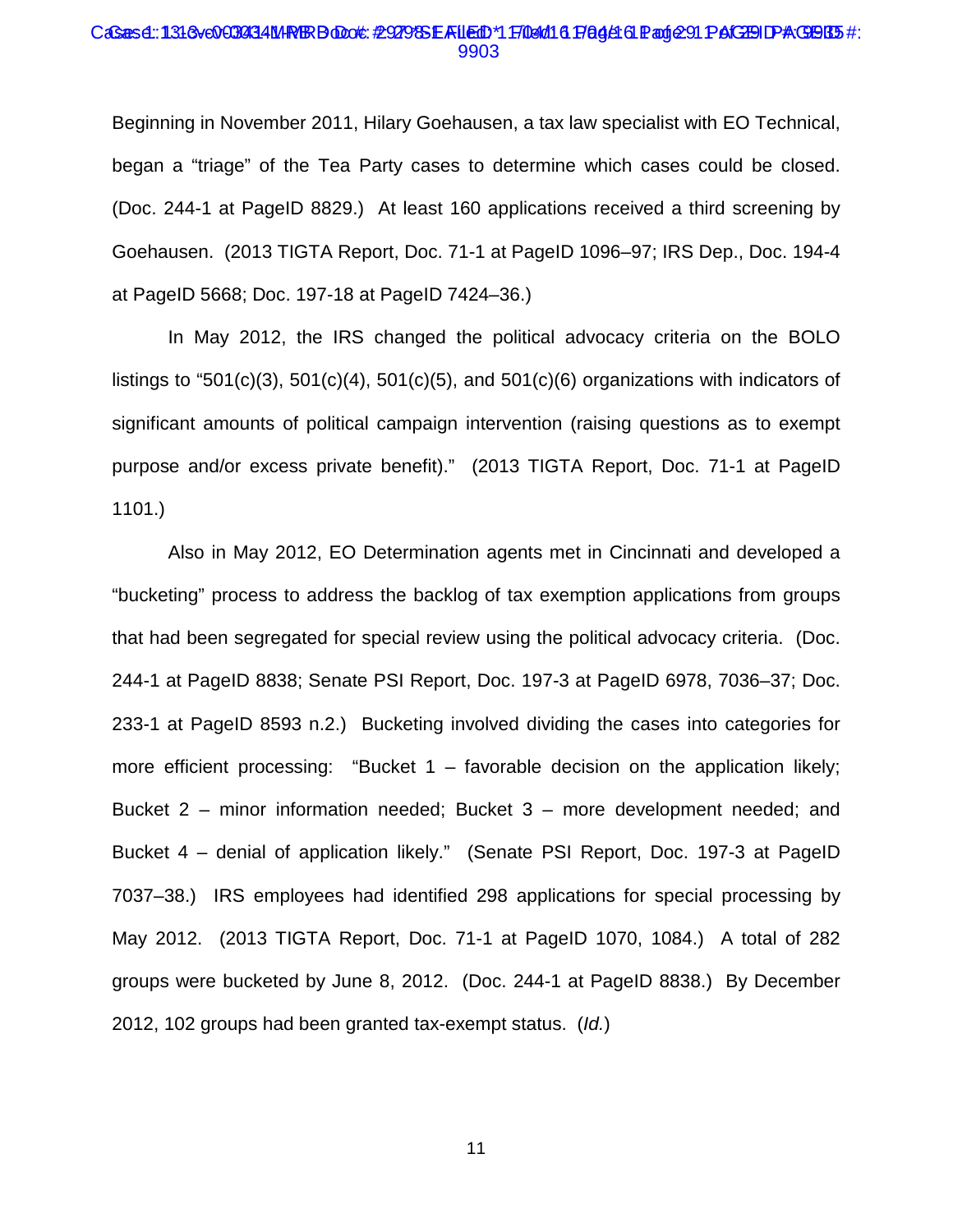#### CaSes4::131&ve0603434M/R/BBolook:#29279&EAILEdD\*1ff04/0161F8g4L61Page291PAGENDP#\GBB6#: 9904

TIGTA issued its initial report on May 14, 2013. (TIGTA Report, Doc. 71-1.) TIGTA found that the IRS had used "inappropriate criteria that identified for review Tea Party and other organizations applying for tax-exempt status based upon their names or policy positions instead of [upon] indications of potential political campaign intervention." (*Id.* at PageID 1056, 1066–67.) TIGTA noted that the May 2012 criteria wording-change to "organizations with indicators of significant amounts of political campaign intervention" had "more clearly focus[ed] on activities permitted under the Treasury Regulation." (*Id.* at PageID 1067.) TIGTA included nine specific recommendations for improving the IRS's application-review processes. (*Id.* at PageID 1070–71, 1076–77, 1081.)

The IRS took steps to implement the 2013 TIGTA Report recommendations. Significantly, in June 2013, the IRS suspended "the use of the BOLO listings and other listing used to identify cases or issues (including emerging issues) for further review." (2015 TIGTA Report, Doc. 244-7 at PageID 8860; Doc. 233-1 at PageID 8605.) TIGTA issued a follow-up report in March 2015. TIGTA concluded that the IRS had "substantially changed its procedures for processing applications for tax-exempt status" and had addressed TIGTA's concern that "only applications with indications of significant political campaign intervention should be worked as potential political cases and the basis for selection should be clearly documented in the file." (2015 TIGTA Report, Doc. 244-7 at PageID 8862.) TIGTA also found that the IRS had "developed and provided extensive political campaign intervention training" which addressed the following topics:

1) the use of activities, instead of names and policy positions, to identify applications for further review, 2) what constitutes political campaign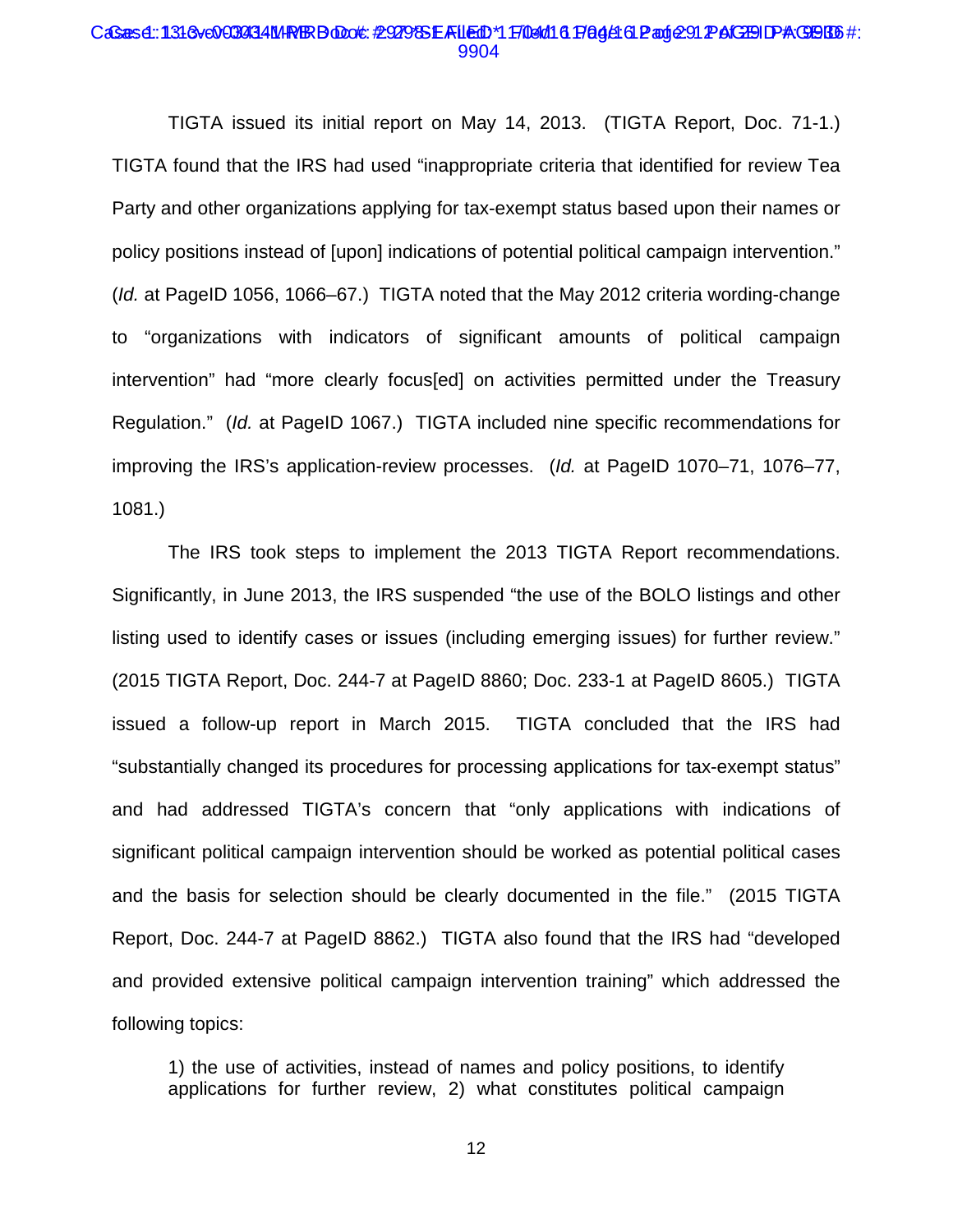#### CaSes4::131&0003434MPRBDood: #9279&EAUED\*1F104/16 Page: 61 Page:91 PAGEIDPAGER7 #: 9905

intervention versus general advocacy, [and] 3) the type of additional information that should be requested and the appropriate wording of questions in additional information request letters . . . .

(*Id.* at PageID 8865.) However, TIGTA also found that the IRS still needed to improve the timeliness of the training and the monitoring of attendance at the training. (*Id.* at PageID 8865–66.) As of June 25, 2015, eight of the original 298 groups analyzed in the 2013 TIGTA Report had applications for tax exemption pending before the IRS. (Doc. 244-1 at PageID 8810.)

The Senate Finance Committee and the Senate PSI also issued reports on the alleged IRS targeting of Tea Party groups. The Senate PSI, like TIGTA, concluded that the IRS had used inappropriate screening criteria "based on the applicants' names or political views[,]" but found the criteria were the result of "poor judgment" and not "political bias." (Senate PSI Report, Doc. 197-3 at PageID 6976.) The Senate PSI found that both conservative groups and liberal groups had been subjected to heightened scrutiny using the political advocacy criteria, but that "from 2010 to mid-2013, more conservative groups than liberal groups applied for tax exempt status, underwent IRS scrutiny, and ultimately won tax exempt status." (Senate PSI Report, Doc. 197-3 at PageID 6978.) However, the Minority Staff Dissenting Views in the Senate PSI Report stated that political advocacy criteria "were designed to scrutinize conservative applicants" more than liberal groups. (Senate PSI Report, Minority Staff, [https://www.gpo.gov/fdsys/granule/CPRT-113SPRT89800/CPRT-](https://www.gpo.gov/fdsys/granule/CPRT-113SPRT89800/CPRT-113SPRT89800/content-detail.html)

[113SPRT89800/content-detail.html,](https://www.gpo.gov/fdsys/granule/CPRT-113SPRT89800/CPRT-113SPRT89800/content-detail.html) at 233.) Likewise, the bipartisan Senate Finance Committee Report issued on August 5, 2015 concluded that during the 2010–2011 time period, "every incoming application from a Tea Party or related conservative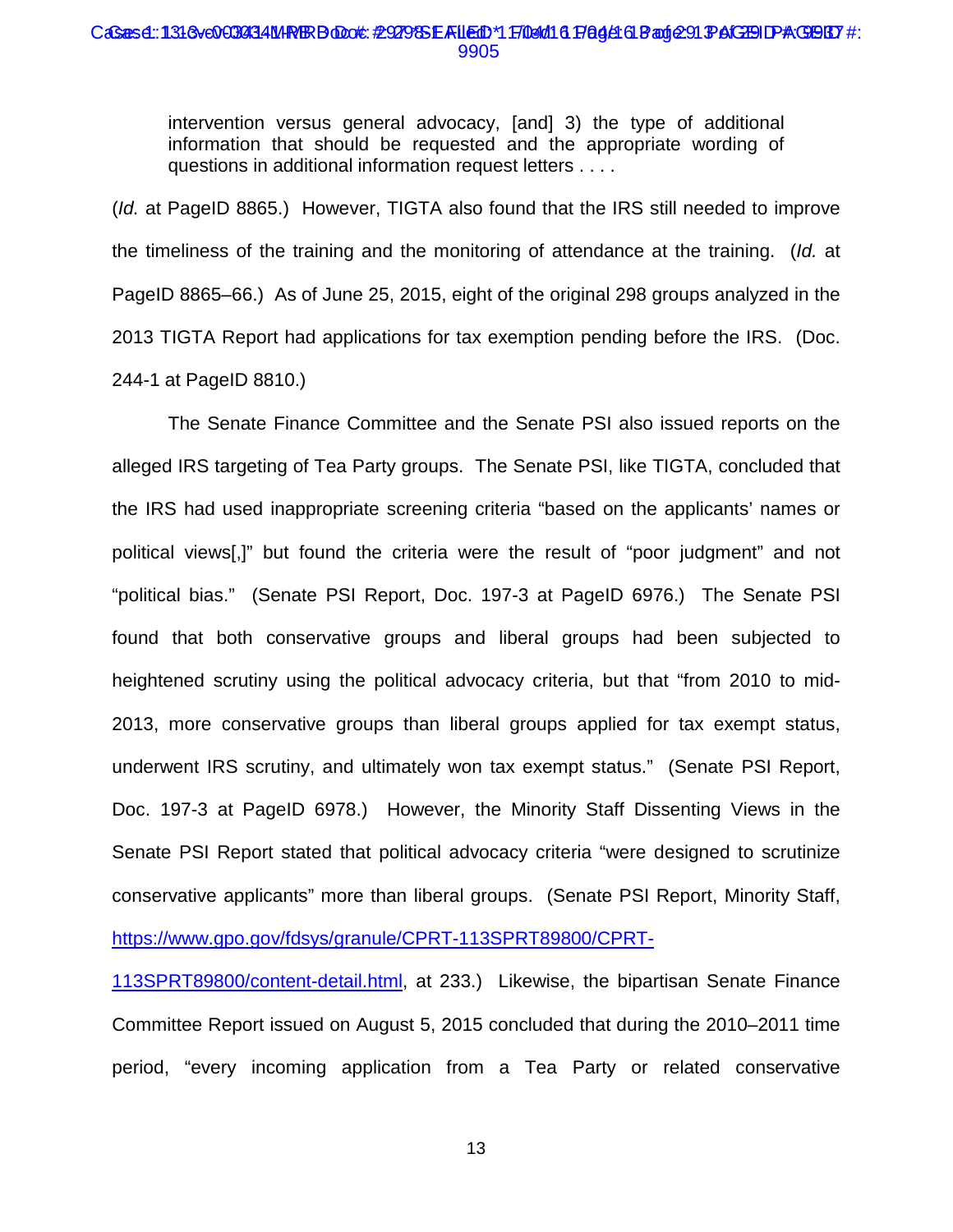#### CaSes4::131&0003434MPRBDood: #9279&EAUED\*1F104/16 Page: 61 Page: 91 Pe1GBID #:E9BB3 #: 9906

organization was sent to Group 7822 for further review—whether or not it reflected potential political campaign intervention—which ultimately resulted in heightened scrutiny and extended delays." (Senate Finance Report, Doc. 197-5 at PageID 7087.) The Senate Finance Committee blamed the procedure on mismanagement by IRS management officials. (*Id.* at PageID 7084.)

# **C. TPTP's Application**

 $\overline{a}$ 

TPTP submitted an application for tax-exempt status under 26 U.S.C. § 501(c)(4) in June 2012, and it was received by the IRS on June 18, 2012. (Doc. 233-1 at PageID 8601.) $^6$  Cara D. Franczak, an EO agent, screened the application on September 14, 2012. (*Id.*) Franczak indicated on a draft screening checklist dated September 14, 2012 that the application fell within screening categories of "Political Issues—Sensitive Issues" and "Other Issues discussed w/Manager [*sic*]—Specify issue: TEA PARTY." (Doc. 212-11 at PageID 8137.) The IRS has admitted in discovery that it segregated TPTP's application because the IRS classified it as a Tea Party case. (IRS Dep., Doc. 194-4 at PageID 5666.)

EO Agents Joseph Herr and Mitch Steel reviewed TPTP's application as part of the "bucketing" process in October 2012. (Doc. 233-1 at PageID 8602.) They completed three separate bucketing worksheets noting on two worksheets that it was not clear if TPTP was involved in political campaign intervention activities. (Doc. 212-11 at PageID 8141, 8144.) Steele noted on one worksheet that TPTP's website had a link to a political action committee formed by TPTP. (*Id.* at 8141.) Herr's and Steele's final recommendation was for "General Development." (*Id.* at PageID 8138.)

<sup>&</sup>lt;sup>6</sup>TPTP listed its name on the application as "We the People of Texas, Inc. d.b.a. Texas Patriots Tea Party." (Doc. 212-11 at PageID 8129.)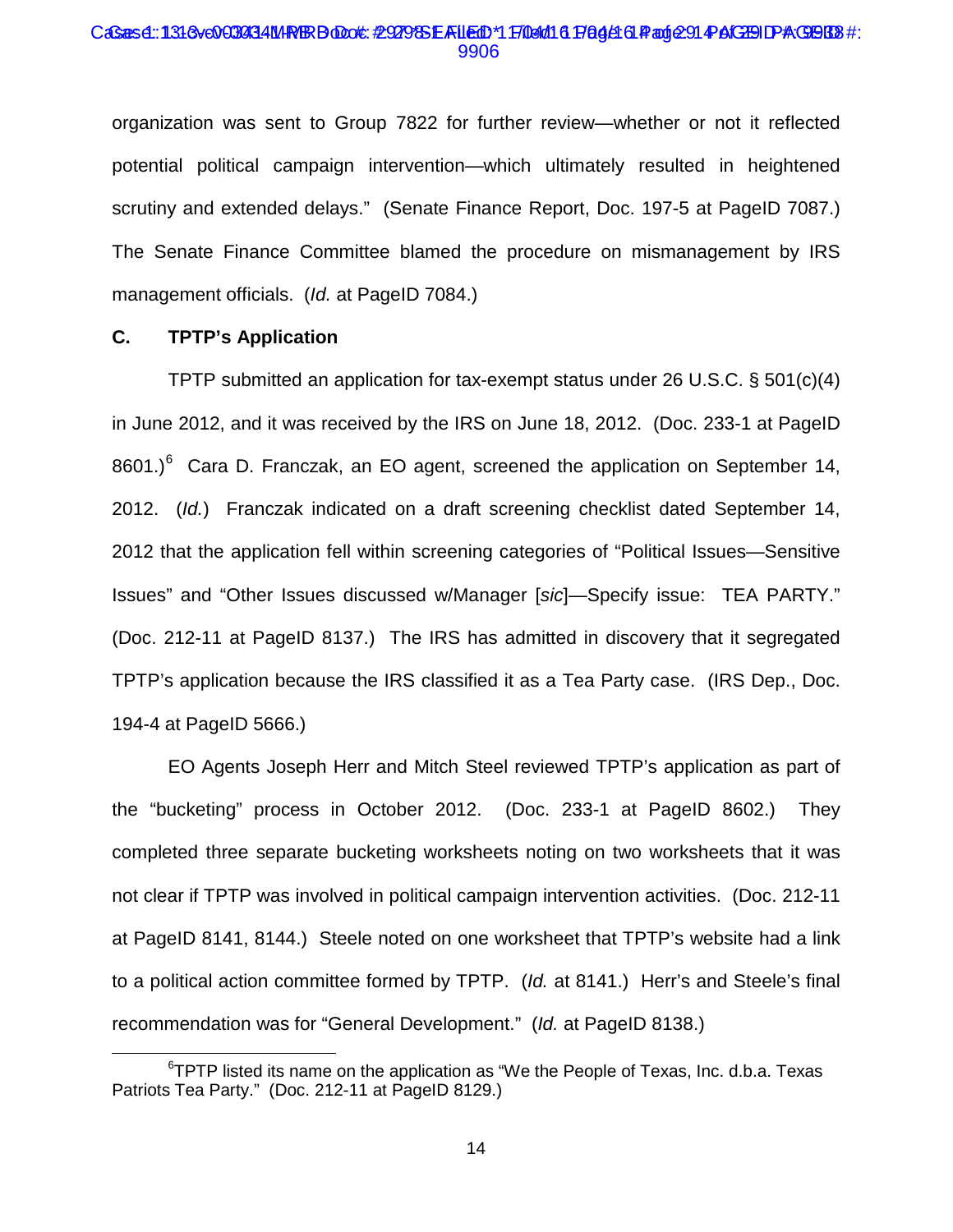# CaSes4::131&0003434MPRBDood: #9279&EAUED\*1F104/16 Page: 61 Bag@91 PAGEID PAGEIS9 #: 9907

EO Specialist Janine L. Estes sent letters to TPTP in or about January 2013 and February 2013 requesting further information. (Doc. 233-1 at PageID 8602; Doc. 212- 11 at PageID 8116, 8119.)<sup>7</sup> Estes asked TPTP, in part, for information concerning TPTP's relationship with "We the People of Texas PAC" discussed on TPTP's website. (*Id.*) TPTP responded to the two requests for information on January 24, 2013 and March 8, 2013, respectively. (Doc. 233-1 at PageID 8602.)

On June 26, 2013, TPTP received notice from the IRS that it was eligible to participate in an optional expedited review program. (Doc. 233-1 at PageID 8602–603.) The letter stated in part as follows:

The IRS is instituting an optional expedited process for certain organizations applying for recognition of exemption under Section  $501(c)(4)$  whose applications have been pending with the IRS for more than 120 days as of May 28, 2013. Organizations can make representations to the IRS under penalties of perjury regarding their past, current, and future activities and receive a determination letter based on those representations.

If you choose to apply for this expedited process, complete and return pages 5-7, *Representations and Specific Instructions.* We will send you a favorable determination letter within 2 weeks of receipt of the signed representations.

(Doc. 212-11 at PageID 8120.) To receive approval for tax-exempt status under the

expedited review program, TPTP was required to swear under penalty of perjury that it

has spent and anticipates that it will spend less than 40% of "*both* the organization's

total expenditures *and* its total time (measured by employee and volunteer hours) on

direct or indirect participation or intervention in any political campaign on behalf of (or in

opposition to) any candidate for public office." (*Id.* at PageID 8124.)

 $\overline{a}$ <sup>7</sup>The requests for information did not contain any of the "Unnecesssary Requests" which form the basis for the Unnecessary Requests Subclass in regards to Count III of the Second Amended Class Action Complaint.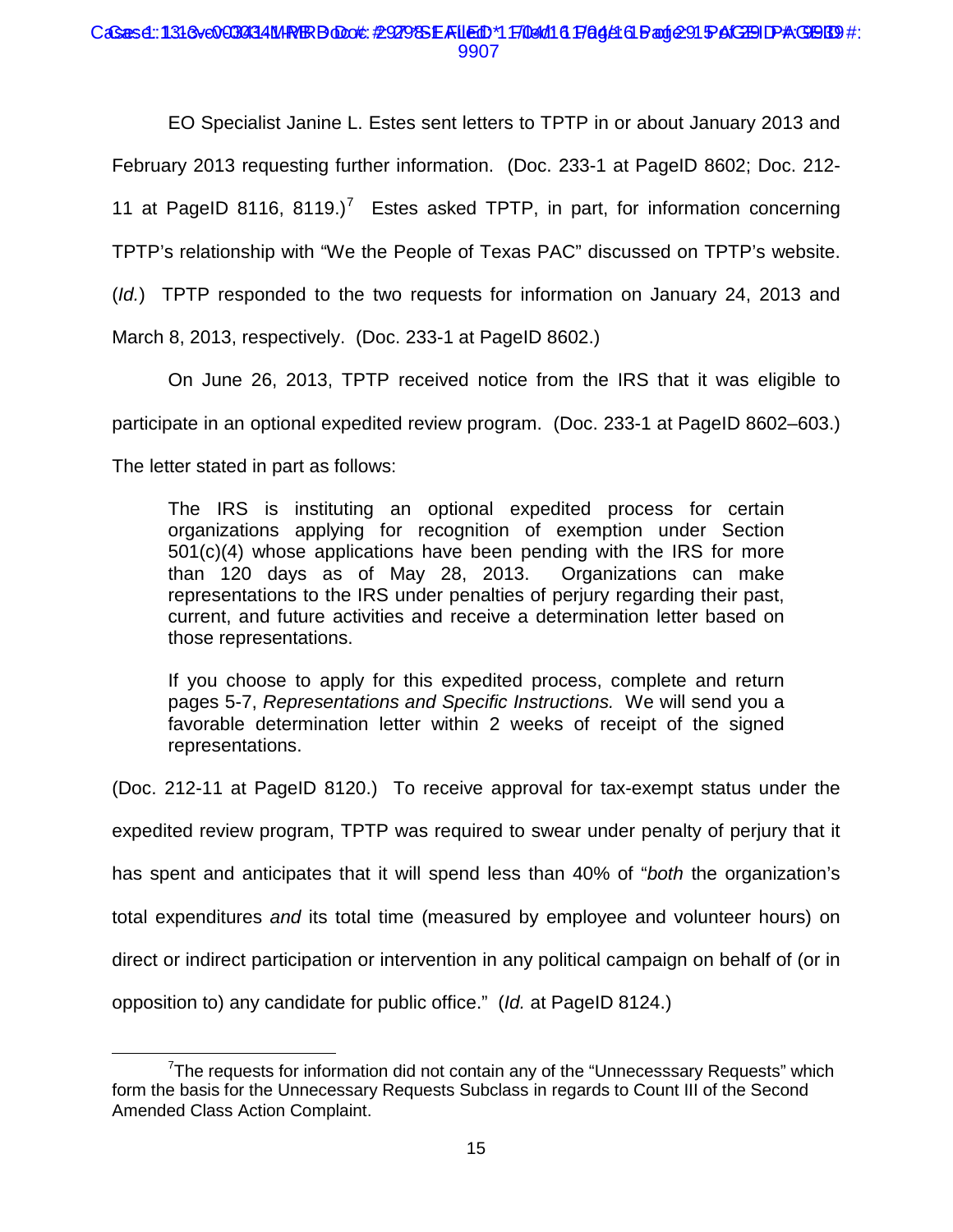### CaSes4::131&0003434MPRBDood: #9279&EAUED\*1F104/16 Page: 61 Bage:91 @ ACEOID #: 9908

TPTP was not a named plaintiff in this lawsuit when it received the optional expedited review program letter. Rather, TPTP joined this lawsuit when Plaintiffs filed the [First] Amended Class Action Complaint on August 5, 2013. (Doc. 14.) TPTP implicitly declined to participate in the expedited review program in a September 12, 2013 letter from Plaintiffs' counsel to the Department of Justice. (Doc. 233-2 at PageID 8621–22.) Plaintiffs' counsel explained why its clients would not make the "representations" required for approval under the expedited review process:

These "representations" would have exacted a stiff price from the groups in exchange for the expedited determination. For example, in at least some respects, they would have required groups to silence their core political speech and expressive activity by following guidelines that are even more restrictive than some of the limitations previously endorsed by the IRS (including, for example, the limitations discussed in Revenue Ruling 2007-041). Groups would then have been subject to audit to ensure their compliance with the more restrictive standards of conduct demanded by the representations. Further, many groups would have been required to self-report changes in their activities that caused the representations to be untrue, even in cases where the organization's new mix of activities would nonetheless have allowed the entities to retain their recognition.

In short, the letters would have had the effect of requiring applicants to surrender a portion of their legal claims in exchange for a benefit—an expedited determination with many strings attached—of dubious value.

(*Id.*)

# **D. IRS Stops Processing TPTP's Application During this Litigation**

TPTP's application remains pending. Casey Lothamer, an IRS branch chief, stated in an affidavit that the IRS "does not ordinarily issue a determination on exempt status when an issue involving an organization's tax exempt status under § 501 or § 521 is pending in litigation." (Doc. 212-12 at PageID 8146–47; *see also* IRS Revenue Procedure 2014-9 § 4.04.) Lothamer further stated that the IRS suspended the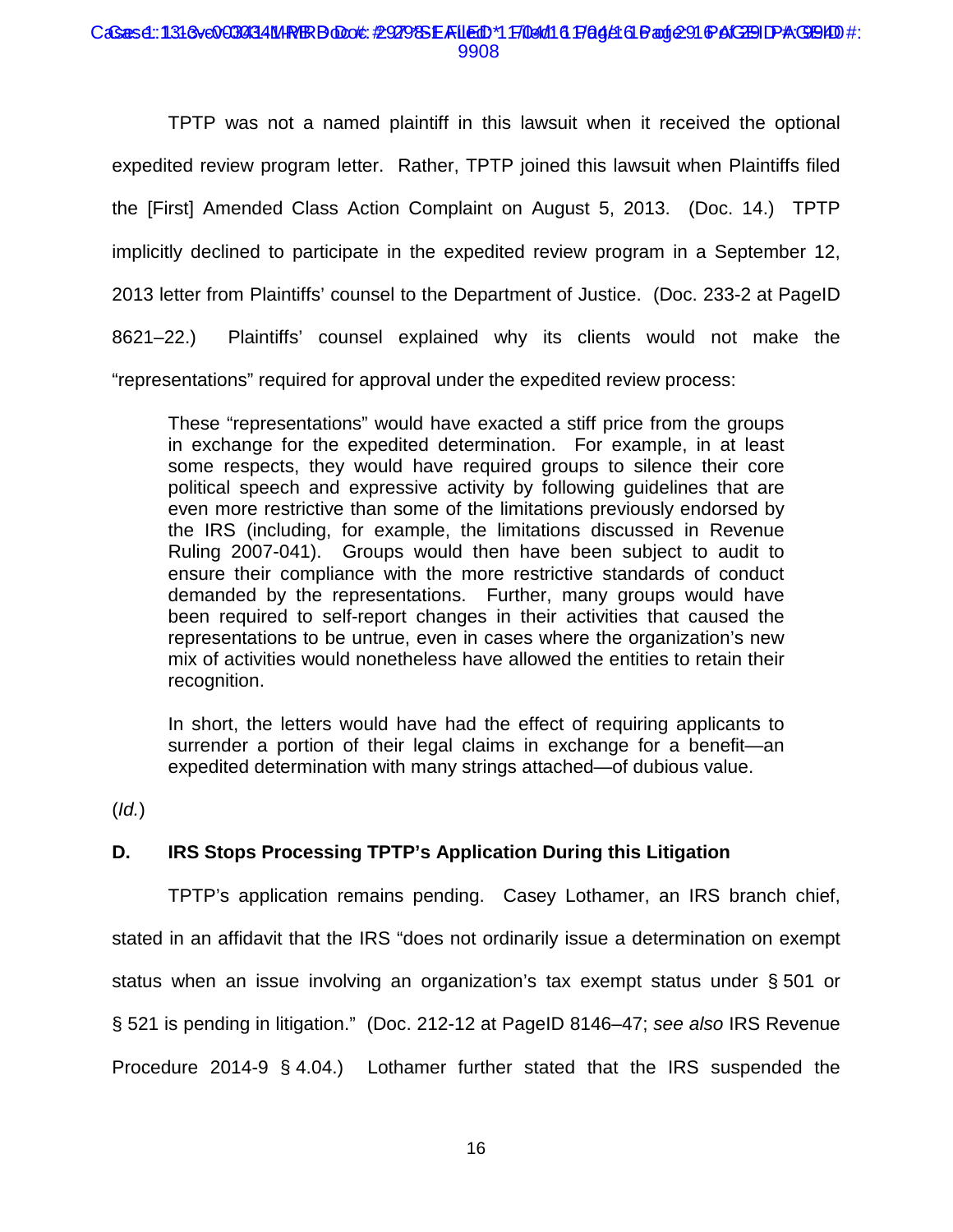# CaSes4::131&ve0603434M/R/BBolook:#29279&EAFUEdD\*1ff0e/d161F8g4L61Pagie291PAGEHDP#\GB4D1#: 9909

processing of applications from this case when the processing would have required the

IRS to interact with the plaintiff group. (Doc. 212-12 at PageID 8147.)

The Government also contends that it stopped processing TPTP's application to

protect its agents. On May 14, 2013, while the IRS actively was processing TPTP's

application, it received a letter from the treasurer of TPTP. The letter stated as follows:

It appears you are in trouble, according to the news reports, so I urge you to approve our application for 501(c)(4) status immediately, while you are still employed and have the power to do so.

We have not received any communication from you since your letter of February 12, 2013. You have had plenty of time to make your decision. I have added our concerns to the Tea Party Patriots for additional input for their pending lawsuit on behalf of all tea party groups around the nation.

(Doc. 244-4 at PageID 8846.) The Government argues that requiring IRS employees to

process TPTP's application might result in the employees being targeted as individual-

capacity defendants in this litigation.

Finally, the Government contends that it was complying with a "cease and desist" instruction in the September 12, 2013 letter from Plaintiffs' counsel to the Department of Justice. Plaintiffs' counsel alleged in the so-called cease and desist letter that the IRS's follow-up communications with a represented party, the Tea Party Patriots, "could be viewed as additional discrimination of the very type that underlies the lawsuit itself." (Doc. 230-2 at PageID 8554.) Plaintiffs' counsel requested in the letter, in part, as follows:

[W]e request that the IRS cease and desist from any further communications with putative class members who are awaiting recognition of their exempt status, where such communications: (1) offer groups complete or limited relief in exchange for "representations," disclosures, or promises about groups' past, present, or future political speech or expressive conduct; or (2) demand additional or updated data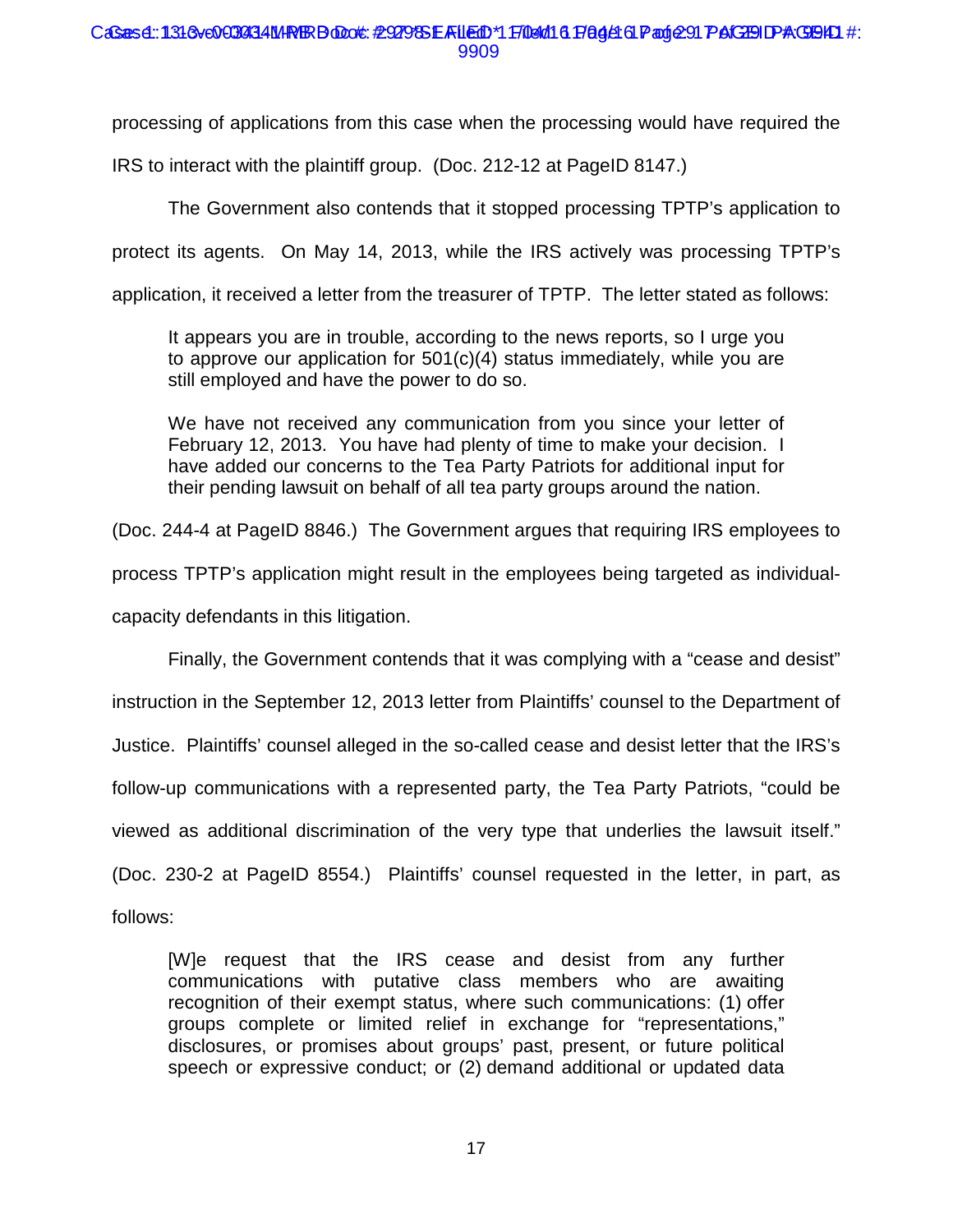#### CaSes4::131&0003434MPRBDood: #9279&EAUED\*1F104/16 Page: 61 Page: 91 PAGEID PAGEH2 #: 9910

or information, purportedly to enable the IRS to extend, prolong, or conclude its scrutiny of groups' political speech and expressive conduct.

(*Id*.) The Government understood Plaintiffs to be asking the IRS to stop processing TPTP's application and it communicated its understanding to Plaintiffs' counsel in a September 16, 2013 letter. (Doc. 245-3 at PageID 8955.)

Nineteen months later, the Government was told that its purported understanding was incorrect. The Government took the Rule 30(b)(6) deposition of TPTP on April 15, 2015. TPTP requested during the deposition that the IRS process its application despite the fact that the lawsuit was pending. (TPTP Dep., Doc. 197-15 at PageID 7392.) The IRS continued to delay the processing after this explicit request.

Five months after the deposition, during a September 24, 2015 court conference, the Government reiterated its position that Plaintiffs' counsel had instructed them to stop processing TPTP's application. (Tr., Doc. 210 at PageID 7744). Plaintiffs' counsel responded that the purpose of the cease and desist letter was to have the Government direct all communications with TPTP through counsel, not to stop the processing of taxexempt applications. (*Id*. at PageID 7748–49.) Plaintiffs' counsel requested at the conference that the IRS process TPTP's application. (*Id.* at PageID 7749.) However, the IRS continued to delay processing the application after the conference.

# **E. IRS Decision to Process TPTP's Application**

By letter dated August 16, 2016, the Government notified Plaintiffs that the IRS decided it will process TPTP's application. (Doc. 288-2.) On September 12, 2016, the Government explained that the decision was in response to criticism of the "litigation hold" policy by the Court of Appeals for the District of Columbia in *True the Vote, Inc. v. Internal Revenue Serv*., 831 F.3d 551 (D.C. Cir. 2016). (Doc. 294-1.) The Government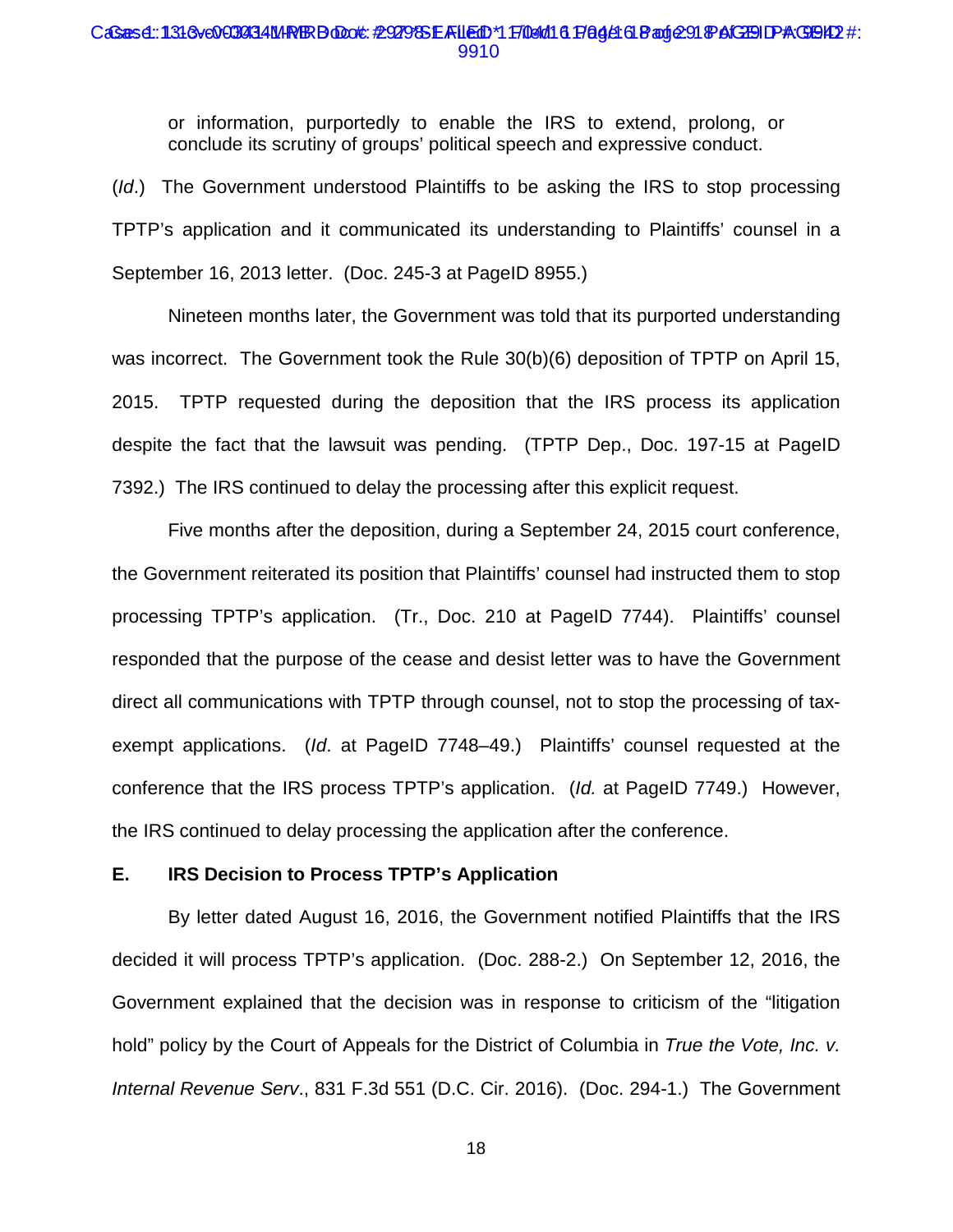#### CaSes4::131&0003434MPRBDood: #9279&EAUED\*1F104/16 Page: 61 Page:91 PAGEID PAQEI43 #: 9911

also clarified that "TPTP's application will be processed in the ordinary course and TPTP will be treated like any other entity that appl[ies] for tax exempt status, except that correspondence will be sent through counsel as a result of the ongoing litigation." (Id.)

# **III. ANALYSIS**

The Motion for Partial Summary Judgment and the Motion for Preliminary Injunction raise overlapping issues. Did the IRS subject TPTP to viewpoint discrimination in the manner in which it has processed TPTP's § 501(c)(4) application for tax-exempt status and is that discrimination still ongoing? The Court concludes in the following analysis that TPTP has established at least a likelihood of success on the merits on those questions. The Court first will explain why granting TPTP preliminary injunctive relief to remedy the ongoing harm against TPTP is appropriate. It then will follow from that analysis why the Government is not entitled to summary judgment.

#### **A. Motion for Preliminary Injunction**

Plaintiffs seek a preliminary injunction requiring the IRS to process TPTP's § 501(c)(4) application in the ordinary course of business. The Government responds that a preliminary injunction is neither justified nor appropriate.

#### **1. Preliminary Injunction Standards**

The decision whether or not to grant injunctive relief falls within the sound discretion of a district court. *Friendship Materials, Inc. v. Mich. Brick, Inc.*, 679 F.2d 100, 102 (6th Cir. 1982). A preliminary injunction is an extraordinary remedy that should be granted only after consideration of the following four factors: (1) whether the movant has demonstrated a strong likelihood of success on the merits; (2) whether the movant would otherwise suffer irreparable injury; (3) whether issuance of preliminary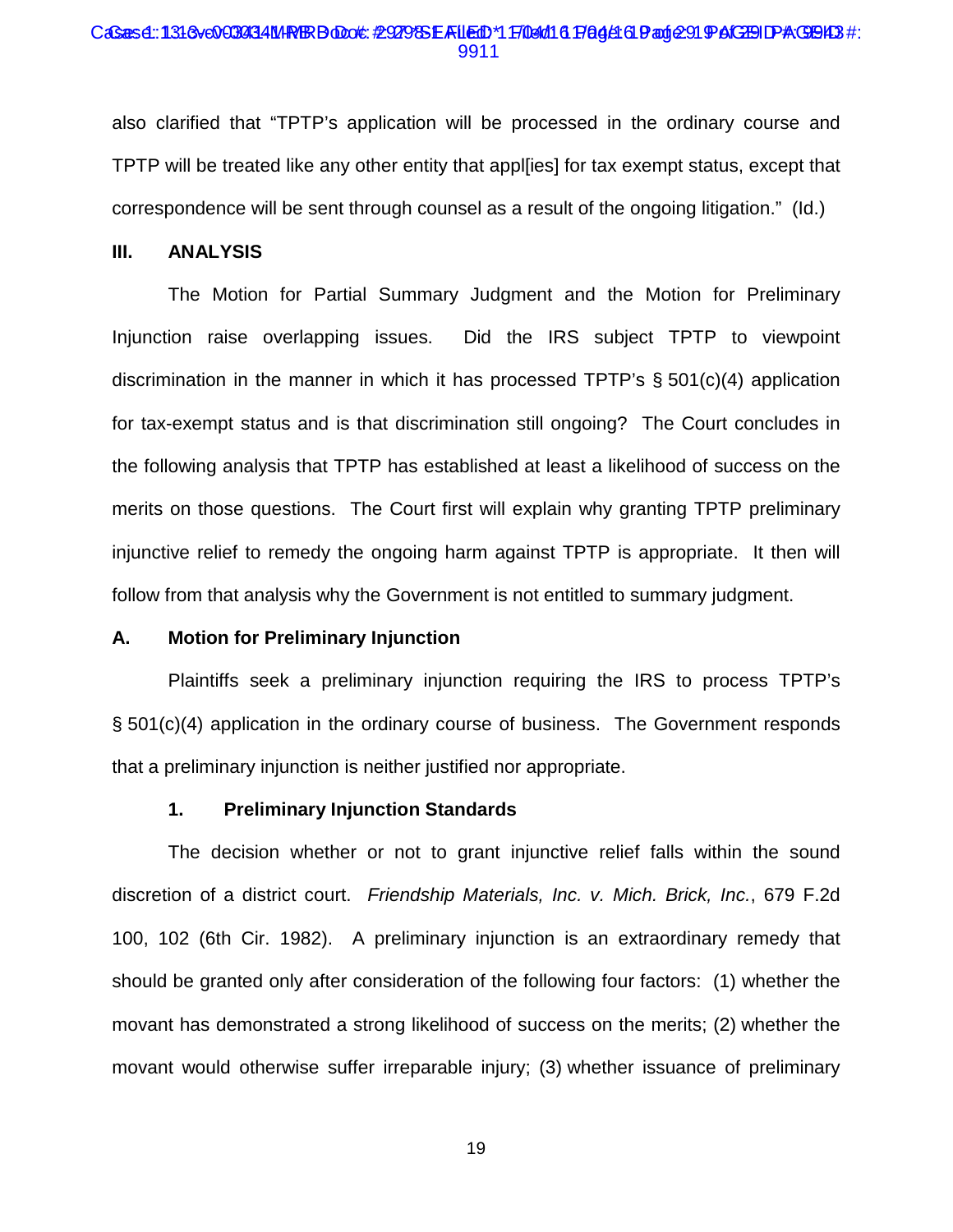#### CaSes4::131&0003434MPRBDood: #9279&EAUED\*1F104/16 Page: 20 age: 20 PAGEID PAGEIP4 #: 9912

injunctive relief would cause substantial harm to others; and (4) whether the public interest would be served by issuance of preliminary injunctive relief. *See Leary v. Daeschner*, 228 F.3d 729, 736 (6th Cir. 2000); *Devicor Med. Products, Inc. v. Reed*, No. 1:11CV645, 2013 WL 1315037, at \*12 (S.D. Ohio Mar. 29, 2013).

A party must show more than a mere possibility of success to obtain a preliminary injunction. *Mich. Coal. of Radioactive Material Users, Inc. v. Griepentrog*, 945 F.2d 150, 153 (6th Cir. 1991). In general, the extent to which a party must demonstrate a substantial likelihood of success varies inversely with the degree of harm that party will suffer absent an injunction. *Roth v. Bank of the Commonwealth*, 583 F.2d 527, 538 (6th Cir. 1978) (citation omitted). No single factor is determinative of the availability of a preliminary injunction. *In re DeLorean Motor Co.*, 755 F.2d 1223, 1229 (6th Cir. 1985) (citation omitted). However, the failure to demonstrate the existence of an irreparable injury absent a preliminary injunction can be fatal to a motion for preliminary injunction. *See So. Milk Sales, Inc. v. Martin*, 924 F.2d 98, 103 (6th Cir. 1991).

### **2. Likelihood of Success on the Merits**

TPTP has made a strong showing of a likelihood of success on the merits on Count II of the Second Amended Class Action Complaint. TPTP alleges that the IRS discriminated against it on the basis of its political viewpoint in the processing of its § 501(c)(4) application. TPTP has put forward evidence demonstrating that the IRS targeted TPTP's application for special scrutiny and delayed processing because it met the political advocacy criteria found to be inappropriate in the 2013 TIGTA Report. Although the IRS had changed the political advocacy criteria language in May 2012 to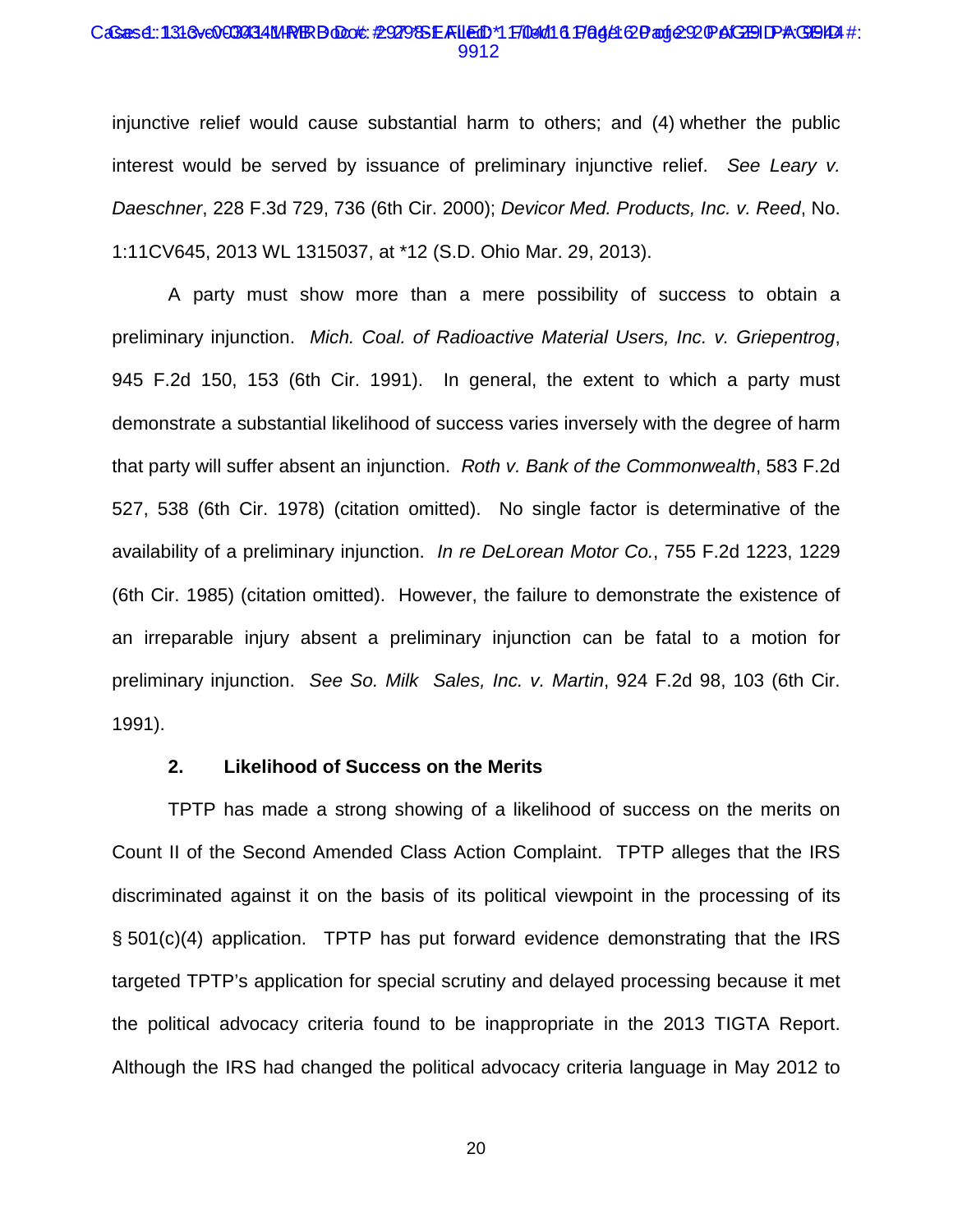#### CaSes4::131&ve0603434M/R/BBolook:#29279&EAILEdD\*1F/04/0161F8gALCPage:22PAGEIDP#\GB45#: 9913

focus more on political activities than on party names, an EO screener identified TPTP as a "TEA PARTY" case on the screening checklist in September 2012. Additionally, the IRS Rule 30(b)(6) deponent admitted TPTP's application was segregated as a Tea Party case. The IRS has held TPTP's application without further processing since June 2013 after requesting and receiving additional information from TPTP. Processing applications "pursuant to different standards and at different rates depending upon the viewpoint of the applicants [is] a blatant violation of the First Amendment." *Z Street v. Koskinen*, 791 F.3d 24, 32 (D.C. Cir. 2015).

The Government responds that the 2015 TIGTA Report proves that the IRS ceased using the inappropriate political advocacy criteria to target dissenting groups at the screening stage based on their political viewpoint no later than June 2013. The Government argues that the Court should not issue an injunction to enjoin behavior which the IRS already has stopped. However, the IRS's argument misses the mark.

Regardless of the fact the IRS purports to have stopped applying the inappropriate political advocacy criteria in 2013, the evidence is undisputed that the IRS continued to delay processing TPTP's until August of 2016. The Government appears not to see the forest through the trees when it uses the existence of this lawsuit as grounds to continue the delay that is the subject of this lawsuit. The evidence strongly suggests that the IRS initiated the delay because TPTP's application was perceived at the screening stage to be a Tea Party case. The Court is not persuaded that the discriminatory animus that motivated the initial decision to segregate and delay TPTP's application can be neatly separated from the delay that now has continued for three years. *Accord True the Vote, Inc. v. Internal Revenue Serv*., 831 F.3d 551, 562 (D.C.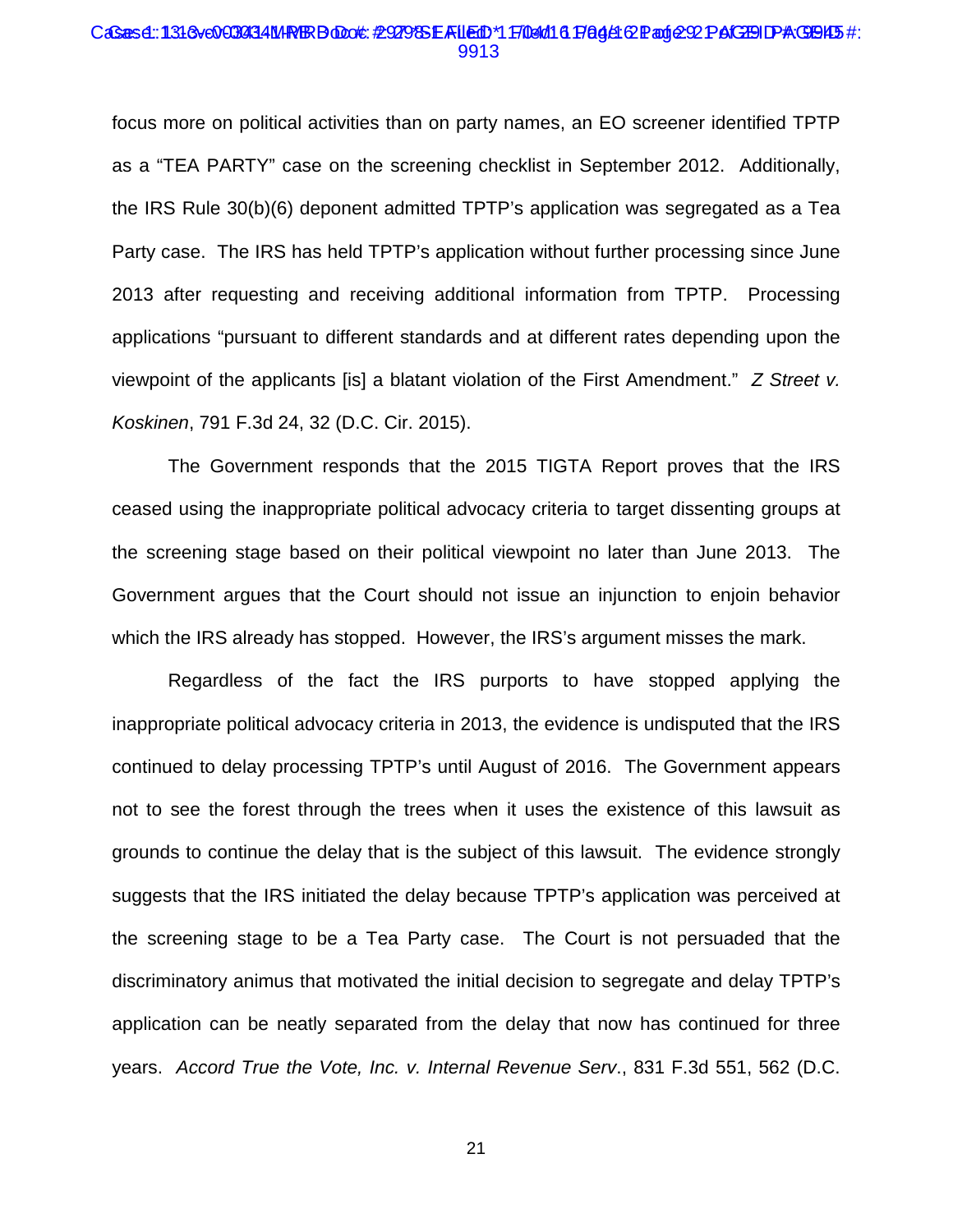### CaSes4::131&0003434MPRBDood: #9279&EAUED\*1F104/16 Page102 age:92 Pe1GBIDPAGB416 #: 9914

Cir. 2016) ("It is not at all clear why the IRS proposes that not ceasing [discriminatory conduct] becomes cessation if the victim of the conduct is litigating against it.").

Moreover, the Court is not convinced that the IRS's general litigation hold policy justifies the delay in processing TPTP's application. The Government admitted that it has discretion whether to apply the general litigation hold policy in specific cases during oral arguments in the case of *Z Street v. Koskinen*, No. 15-5010 (D.C. Cir. May 4, 2015), another case in which a tax-exemption applicant alleged viewpoint discrimination by the IRS.<sup>8</sup> Moreover, the litigation hold policy should arise only when an applicant's tax exemption status is at issue in the litigation. (Doc. 212-12 at PageID 8146–47; *see also* IRS Revenue Procedure 2014-9 § 4.04.) TPTP is not challenging in this suit whether it is entitled to  $\S$  501(c)(4) tax-exempt status. There is no disputed issue in this litigation which will affect the IRS's determination of whether TPTP qualifies for § 501(c)(4) status. Thus, there is no basis to stay determination of the application pending the outcome of this lawsuit.

Additionally, the Government has not proven that the so-called cease and desist letter justifies the purported litigation hold. TPTP asked the IRS to process its application during its Rule 30(b)(6) deposition, well after Plaintiffs' counsel issued the cease and desist letter. Plaintiffs' counsel later explained at a Court conference that the sole purpose of the cease and desist letter was for the IRS to direct communications regarding the processing of TPTP's application through its counsel. Yet the IRS has persisted to delay processing the application. Given these facts, TPTP has established

<sup>8</sup>  ${}^{8}$ A transcript of the oral argument before the Court of Appeals for the D.C. Circuit can be found on the D.C. Circuit's website. [https://www.cadc.uscourts.gov/recordings/recordings.nsf/DocsByRDate?SearchView&Query=z+](https://www.cadc.uscourts.gov/recordings/recordings.nsf/DocsByRDate?SearchView&Query=z+street&Start=1&Count=10&SearchOrder=1&SearchWV=TRUE) [street&Start=1&Count=10&SearchOrder=1&SearchWV=TRUE.](https://www.cadc.uscourts.gov/recordings/recordings.nsf/DocsByRDate?SearchView&Query=z+street&Start=1&Count=10&SearchOrder=1&SearchWV=TRUE)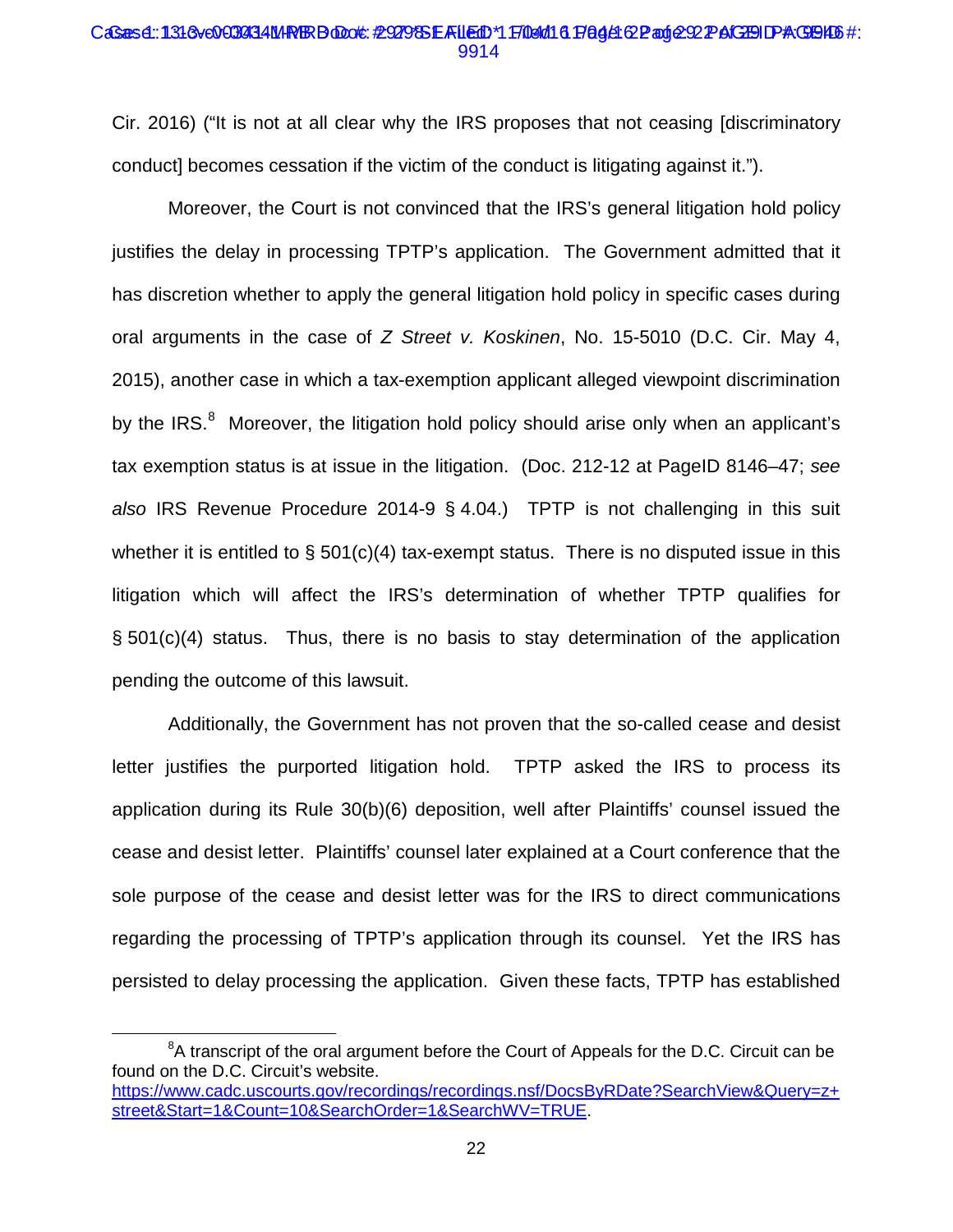#### CaSes4::131&0003434MPRBDood: #929SEAUED\*1FI04/16 PAgA: CBag&92PAGEIDPAGBA7 #: 9915

a least a likelihood of success on the merits of proving that the IRS's refusal to finish processing TPTP's § 501(c)(4) application is a continuation of the discriminatory treatment that appears to have begun when the IRS segregated the application as a Tea Party case.

Likewise, the Government has not proven that a litigation hold was necessary to protect its agents from being named as defendants in this suit. Plaintiffs originally asserted multiple claims against IRS managerial and line-level employees in the Second Amended Class Action Complaint. (Doc. 71.) The Court dismissed the claims against the employees in their individual capacities in its July 17, 2014 Order. (Doc. 102.) It is unclear on what reasonable grounds the agents who process TPTP's application could be sued given the law of the case doctrine. Also, the evidence that the IRS ceased using the political advocacy criteria to segregate Tea Party-type applications by June 2013 undercuts the Government's argument. IRS agents who process an application in the ordinary course are not likely to be accused of viewpoint discrimination. The Government's August 16, 2016 letter explaining that the IRS has decided to process TPTP's application does not alter this conclusion. To date, the IRS has not issued a decision on the application.

Finally, the Government has not established that a preliminary injunction is inappropriate because such relief is different in kind from the relief sought in Count II of the Second Amended Class Action Complaint. Plaintiffs state in Count II that "[t]his Court may grant declaratory and injunctive relief against the IRS and the Treasury Department . . . declaring that the Defendants' discriminatory conduct is unlawful and enjoining them from using tax exemption applicants' political viewpoints to target them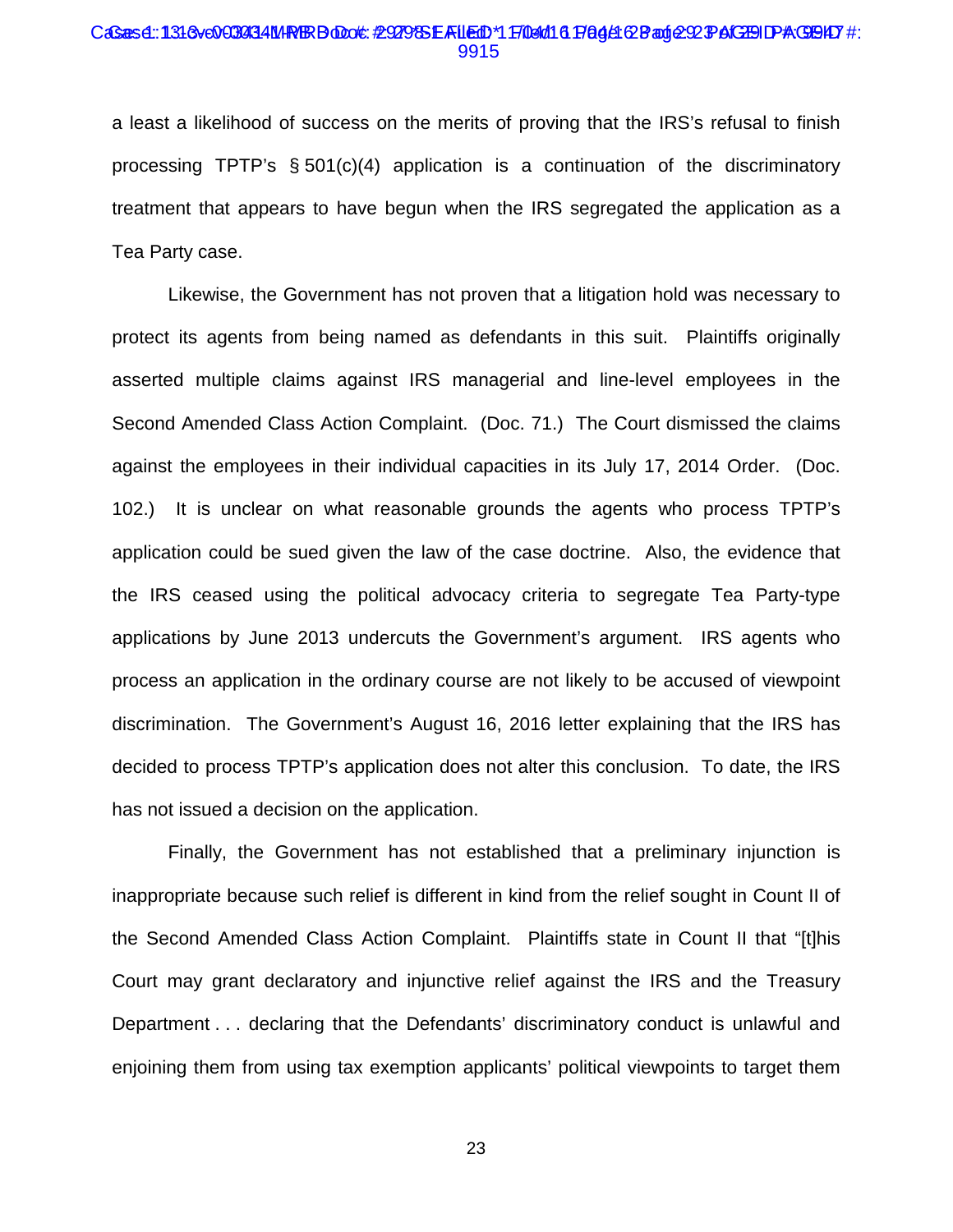#### CaSes4::131&0003434MPRBDood: #9279&EAUED\*1F104/16 Page1CPage:224PAGEIDPAGEI48#: 9916

and *subject them to delay* . . . ." (Doc. 71 at PageID 1044–45 (emphasis added).) The injunctive relief sought in the Motion for Preliminary Injunction is not materially different. TPTP asks the Court for an ordering compelling the IRS to process TPTP's application in the ordinary course. Such an order would require the IRS to end the three-year delay in processing.

For all these reasons, the Court concludes that Plaintiffs have established TPTP's likelihood of success on the merits on Count II of the Second Amended Class Action Complaint.

#### **3. Irreparable Harm and the Public Interest**

Next, the Government argues that Plaintiffs cannot prove irreparable harm. The Court disagrees. The loss of First Amendment freedoms causes irreparable injury. *Liberty Coins, LLC v. Goodman*, 748 F.3d 682, 690 (6th Cir. 2014). Additionally, the public interest lies with the protection of constitutional rights. *Id.* 

Nonetheless, the Government argues that no irreparable harm exists in this case because TPTP has an alternative statutory remedy available. In 2015, Congress amended 26 U.S.C.  $\S$  7428 to provide a remedy for  $\S$  501(c)(4) applicants whose applications have been pending before the IRS for more than 270 days without a determination. Previously, the remedy was available only to  $\S 501(c)(3)$  applicants. Now § 501(c)(3) and § 501(c)(4) applicants can file suit in the U.S. Tax Court, the Court of Federal Claims, or the District Court for the District of Columbia for a judicial determination of their tax exemption applications if the IRS has not made a determination in 270 days. 26 U.S.C. § 7428(a)&(b). The Government argues that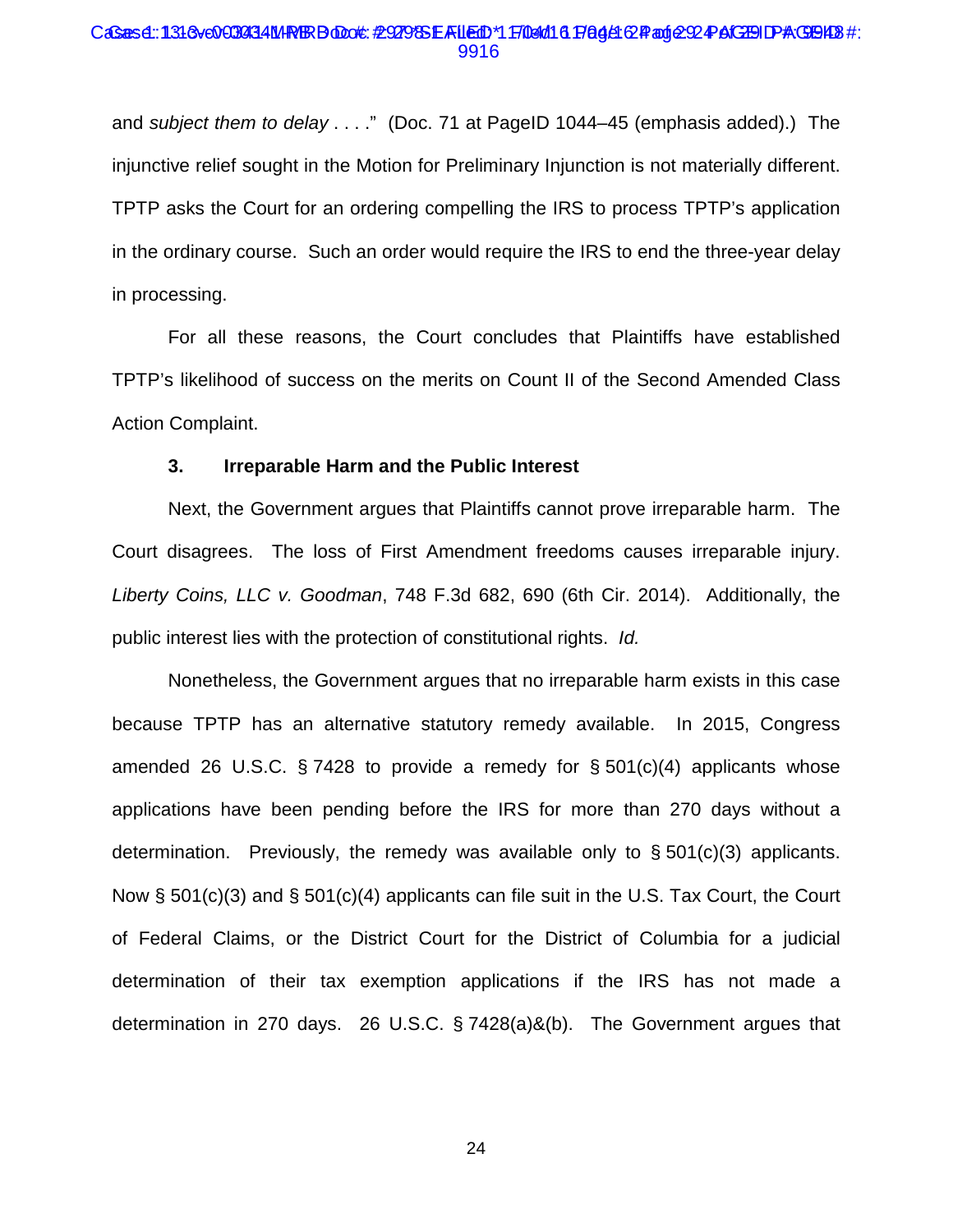TPTP will not suffer irreparable harm absent an injunction because it can file a § 7428

suit for judicial determination of its application.

The Government made a substantially similar argument in the *Z Street* case and

it was rejected by the D.C. Circuit Court of Appeals. The D.C. Circuit Court of Appeals

stated as follows:

According to the [IRS] Commissioner, if Z Street had just waited an additional 32 days it could have filed suit under this [§ 7428] provision and obtained an "adequate remedy." But as the Commissioner concedes, section 7428 authorizes a court to issue only "a declaration with respect to [an organization's] qualification" for a section 501(c)(3) exemption, 26 U.S.C. § 7428, and Z Street is not seeking to establish its eligibility for a tax exemption. Instead, it seeks an order prohibiting the IRS from delaying consideration of Z Street's section 501(c)(3) application because of the organization's views on Israel. The "only thing we're suing about," Z Street's counsel told us at oral argument, "is delay." In other words, although section 7428 provides a remedy, that remedy cannot address Z Street's alleged injury.

*Z Street*, 791 F.3d at 31 (citations to case record omitted). The Court agrees with the *Z Street* analysis. TPTP is not asking the Court to declare its eligibility for a § 501(c)(4) tax exemption. (Doc. 102 at PageID 1673.) Instead, TPTP seeks an order prohibiting the IRS from delaying its consideration of its  $\S$  501(c)(4) application because of its political viewpoint in opposition to the current presidential administration. It seeks for the IRS to process its application in the ordinary course of business as it would any other § 501(c)(4) applicant. Section 7428 does not provide an adequate alternative remedy for the alleged constitutional wrongdoing.

# **4. Preliminary Injunctive Relief**

The Court concludes for the reasons stated above that Plaintiffs have established that TPTP is entitled to injunctive relief pursuant to Rule 65 of the Federal Rules of Civil Procedure. The Court orders the IRS to process TPTP's § 501(c)(4) application in the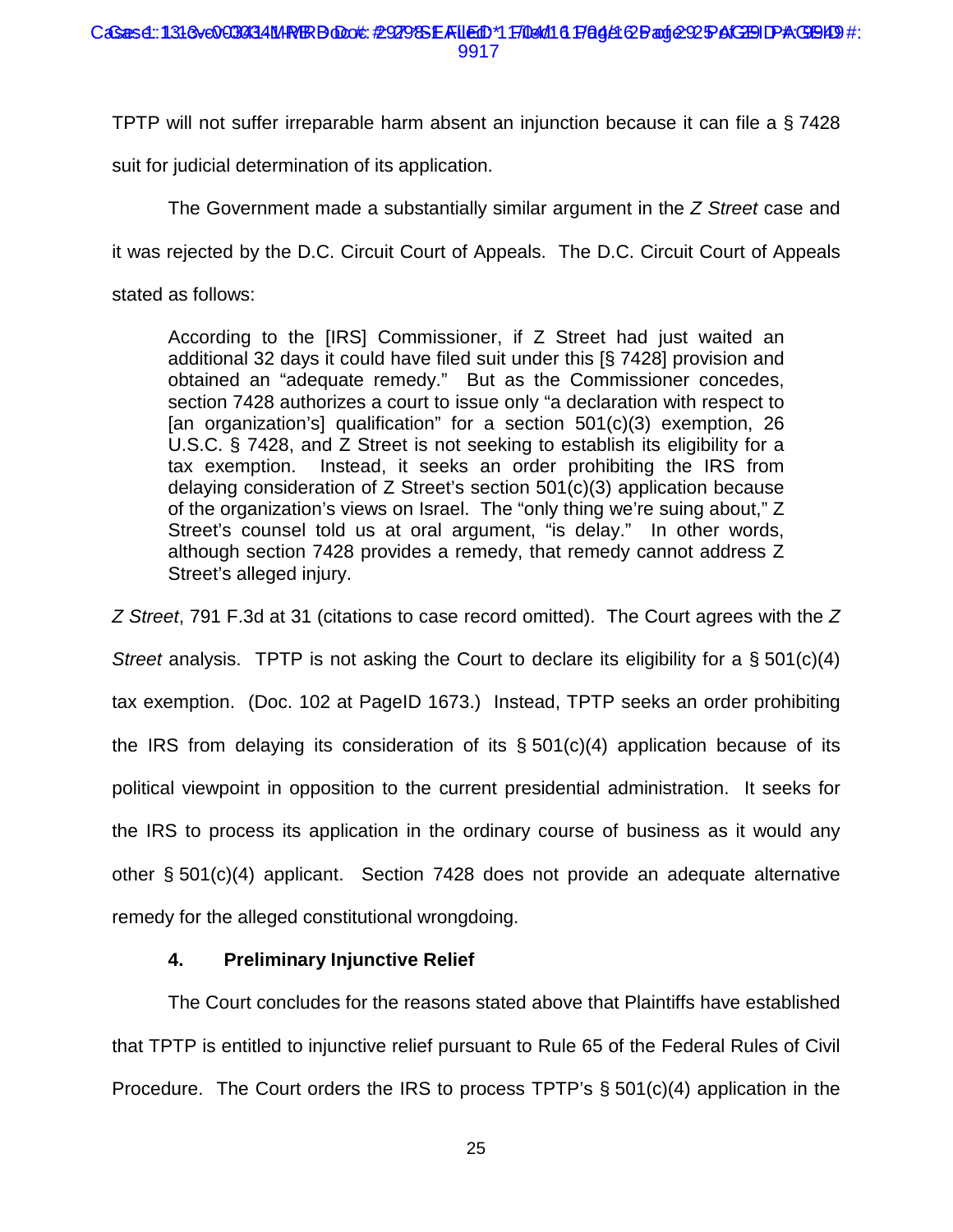#### CaSes4::131&0003434MPRBDood: #9279&EAUED\*1F104/16 Page: CBage: 20 DAGEID PAGEBD #: 9918

ordinary course of business. The IRS shall direct all necessary communications with TPTP through Plaintiffs' counsel.

### **B. Motion for Partial Summary Judgment**

Turning to the Motion for Partial Summary Judgment, the Government argues that TPTP's claim fails as a matter of law on the grounds of mootness or lack of standing. It follows from the foregoing analysis of the preliminary injunction issue that the Court does not agree.

Mootness is a jurisdictional question because the exercise of judicial power under Article III of the Constitution depends upon the existence of a live case or controversy. *Demis v. Sniezek*, 558 F.3d 508, 512 (6th Cir. 2009). "If events occur during the pendency of a litigation which render the court unable to grant the requested relief, the case becomes moot and thus falls outside our jurisdiction." *Id.* (internal quotation and citation omitted). A case is not moot so long as the parties continue to have a concrete interest in the outcome of the litigation. *Knox v. Serv. Employees Int'l Union, Loc. 1000*, 132 S. Ct. 2277, 2287 (2012) (internal quotation and citation omitted).

Standing is a related jurisdictional concept. It requires a plaintiff to satisfy three elements. "First, the plaintiff must have suffered an injury in fact—an invasion of a legally protected interest which is (a) concrete and particularized, and (b) actual or imminent, not conjectural or hypothetical." *Lujan v. Defenders of Wildlife,* 504 U.S. 555, 560–61 (1992) (internal citations and quotation marks omitted). Second, a causal connection must exist between the injury and the conduct complained of. *Id.* In other words, the injury must be "fairly ... trace[able] to the challenged action of the defendant, and not ... th[e] result [of] the independent action of some third party not before the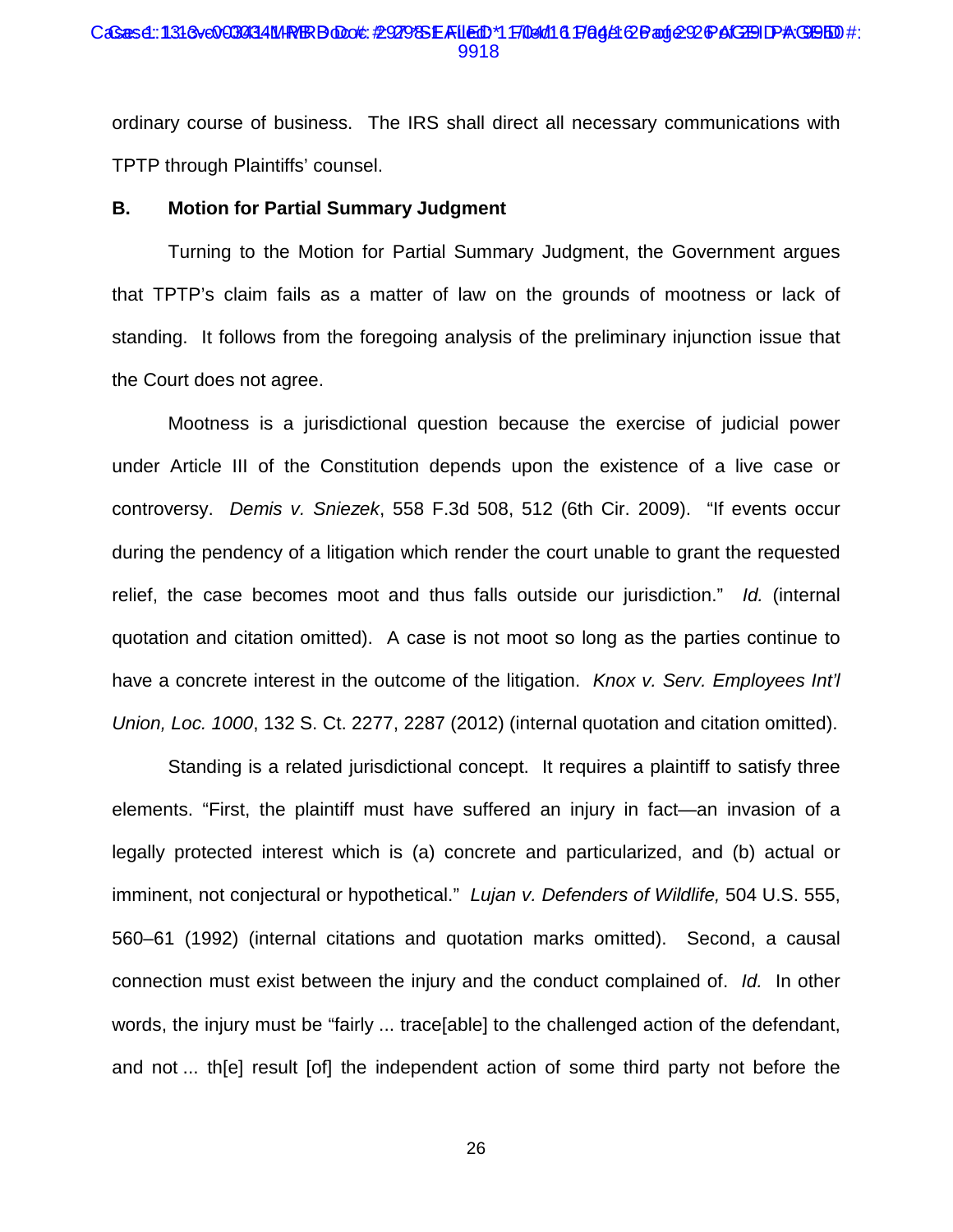#### CaSes4::131&0003434MPRBDood: #9279&EAUED\*1F104/16 Page1CPage:22 PAGEIDPAGBB1 #: 9919

court." *Id.* (quoting *Simon v. Eastern Ky. Welfare Rights Org.,* 426 U.S. 26, 41–42 (1976)). Third, it must be likely that the injury will be redressed by a favorable decision. *Id.*

The Government argues that the case is moot and that TPTP lacks standing because the IRS has ceased the allegedly wrongful conduct which is the basis of the Count II claim. TIGTA concluded that the IRS discontinued using the inappropriate political advocacy criteria and the BOLO listings to screen cases by June 2013. Plaintiffs do not offer evidence at this point to refute the TIGTA conclusion. The cessation of wrongful conduct by a government entity can moot a case if the cessation appears genuine. *Bench Billboard Co. v. City of Cincinnati*, 675 F.3d 974, 981 (6th Cir. 2012). However, in *True the Vote, Inc. v. Internal Revenue Serv*., the D.C. Circuit Court of Appeals was not convinced that statements made by the IRS regarding the suspension of the use of the BOLO listings established that the case was moot. 831 F.3d 551, 563 (D.C. Cir. 2016). The court explained: "A violation of right that is 'suspended until further notice' has not become the subject of voluntary cessation, with no reasonable expectation of resumption, so as to moot litigation against the violation of rights." *Id*. This Court agrees. While the cessation of the use of the political advocacy criteria to screen applications did not remedy the alleged ongoing discrimination against TPTP, a preliminary injunction ordering the IRS to process TPTP's § 501(c)(4) application in the ordinary course will. The Court concludes, therefore, that TPTP has a concrete interest in the outcome of the case, and Count II is not moot. The Court will deny summary judgment to the Government on Count II.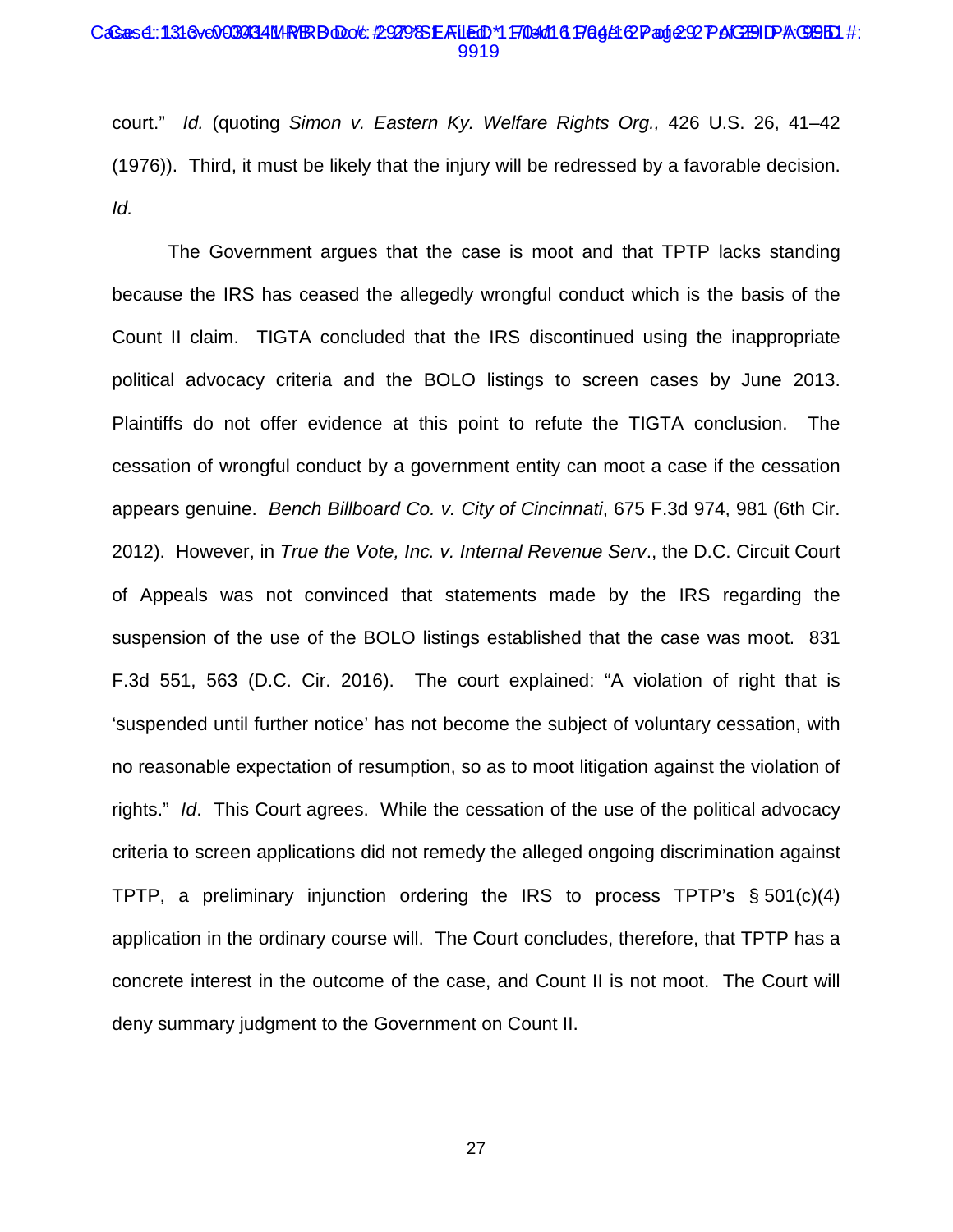#### CaSes4::131&0003434MPRBDood: #929SEAUED\*1FI04/16 Page1028aoje22&BaGEIDPAGBB12 #: 9920

# **IV. CONCLUSION**

For the foregoing reasons, the Government's Motion to Strike, or in the Alternative Response to, Plaintiff's Notice of Intention to Supplement Motion for Preliminary Injunction (Doc. 293) is **GRANTED** to the extent that it seeks to respond to Plaintiff's Notice of Intention to Supplement Motion for Preliminary Injunction; the Government's Motion for Partial Summary Judgment (Doc. 212) is **DENIED**; and the Texas Patriots Tea Party's Motion for Preliminary Injunction (Doc. 237) is **GRANTED**.

The Court orders the IRS to process TPTP's  $\S 501(c)(4)$  application in the ordinary course of business, directing all necessary communications and requests for additional information to TPTP's legal counsel. The risk of harm to the IRS if this injunction is overturned is minimal so the Court will require Plaintiffs to submit only a nominal security deposit of \$1.00.

The Court is issuing this Order under seal because the parties filed briefs and exhibits under seal.

The Court **ORDERS** the parties to confer and jointly submit to the Court within two weeks of the date of this Order a single, redacted version of the Order Denying Defendants' Motion for Summary Judgment and Granting Plaintiffs' Motion for Preliminary Injunction which can be filed publicly. If the Court has cited to a sealed exhibit, the parties may substitute a citation to a publicly available exhibit.

If the parties jointly agree that the Order Denying Defendants' Motion for Partial Summary Judgment and Granting Plaintiffs' Motion for Preliminary Injunction does not need to be redacted, then the parties shall so inform the Court within two weeks of the